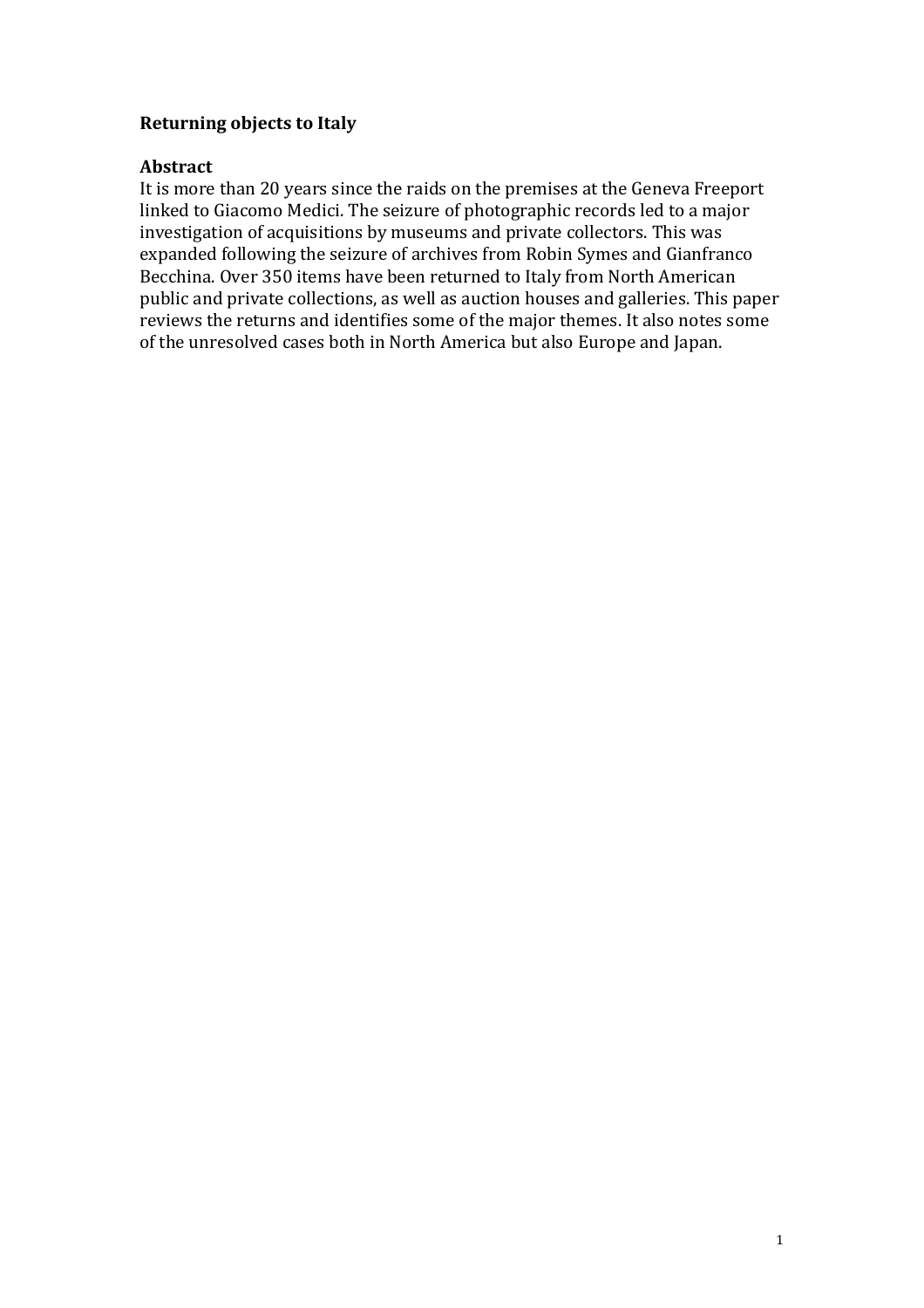The last two decades have seen a major shift in attitudes towards 'looted' antiquities. Up to this point concerns had been raised, but there was rarely substantial and compelling proof that would persuade a museum to hand over its costly acquisitions. In 1997 Peter Watson exposed the scandal surrounding the selling of recently-surfaced antiquities through Sotheby's in London based on the release of documentary evidence released by an employee of the auction house, and this led to a decision by the auction house to stop selling 'ancient art' through its London premises.<sup>1</sup> In 1995 raids on the Geneva Freeport premises linked to Giacomo Medici brought about the confiscation of large numbers of antiquities as well as a photographic archive of material handled by this individual. <sup>2</sup> This seizure led directly to the return of material from North American collections.<sup>3</sup>

This study primarily provides an overview of the objects that have been returned to Italy from North American public museums, private collectors, and dealers. Secondly, it highlights some of the material that continues to be a matter of concern and that has been mentioned in earlier discussions. Thirdly, it discusses some of the information that has started to emerge from the returns about the routes by which objects moved from Italy to North America. Fourthly, it considers some of the broader categories of material.

### **Public Collections**

North American museums had long been seen as acquirers of material derived from archaeological sites in Italy. In 1972 New York's Metropolitan Museum of Art (MMA) acquired the Attic red-figured calyx-krater that showed the death of Sarpedon before Troy ('Euphronios krater').<sup>4</sup> This was hailed as a major acquisition but soon attracted considerable attention. Philippe de Montebello, the director of the MMA had been a major critic of attempts by Italy and other countries to regain cultural property. <sup>5</sup> In 1993 the museum agreed to return the so-called Lydian hoard of silver plate to Turkey that had been acquired over a number of years in the late 1960s.<sup>6</sup> In February 2006 the museum announced that it would be returning the Sarpedon krater, as well as the 15 pieces of silver plate associated with the archaeological site of Morgantina in Sicily, an Attic amphora, and an Apulian dinos. In 2017 a Paestan krater attributed to Python was handed back after it had been identified from images in the Medici Dossier.<sup>7</sup>

In October of the same year Boston's Museum of Fine Arts (MFA) announced that it had come to an agreement with Italy.<sup>8</sup> A year earlier it had rejected the concerns of Italy, but it quickly announced that it would be returning thirteen items ranging from a major portrait of Sabina, the consort of Hadrian, to Attic

<sup>1</sup> Watson 1997. See also Gill 1997. This decision has now been reversed and Sotheby's in London is once again auctioning antiquities.

<sup>2</sup> Watson and Todeschini 2006.

<sup>3</sup> For an earlier overview: Gill 2009c; Gill 2010b.

<sup>4</sup> Gill 2012c. See Bothmer 1987.

<sup>5</sup> de Montebello 2007; de Montebello 2009.

<sup>6</sup> Özgen and Öztürk 1996.

<sup>7</sup> Tsirogiannis 2014.

<sup>8</sup> Gill and Chippindale 2006.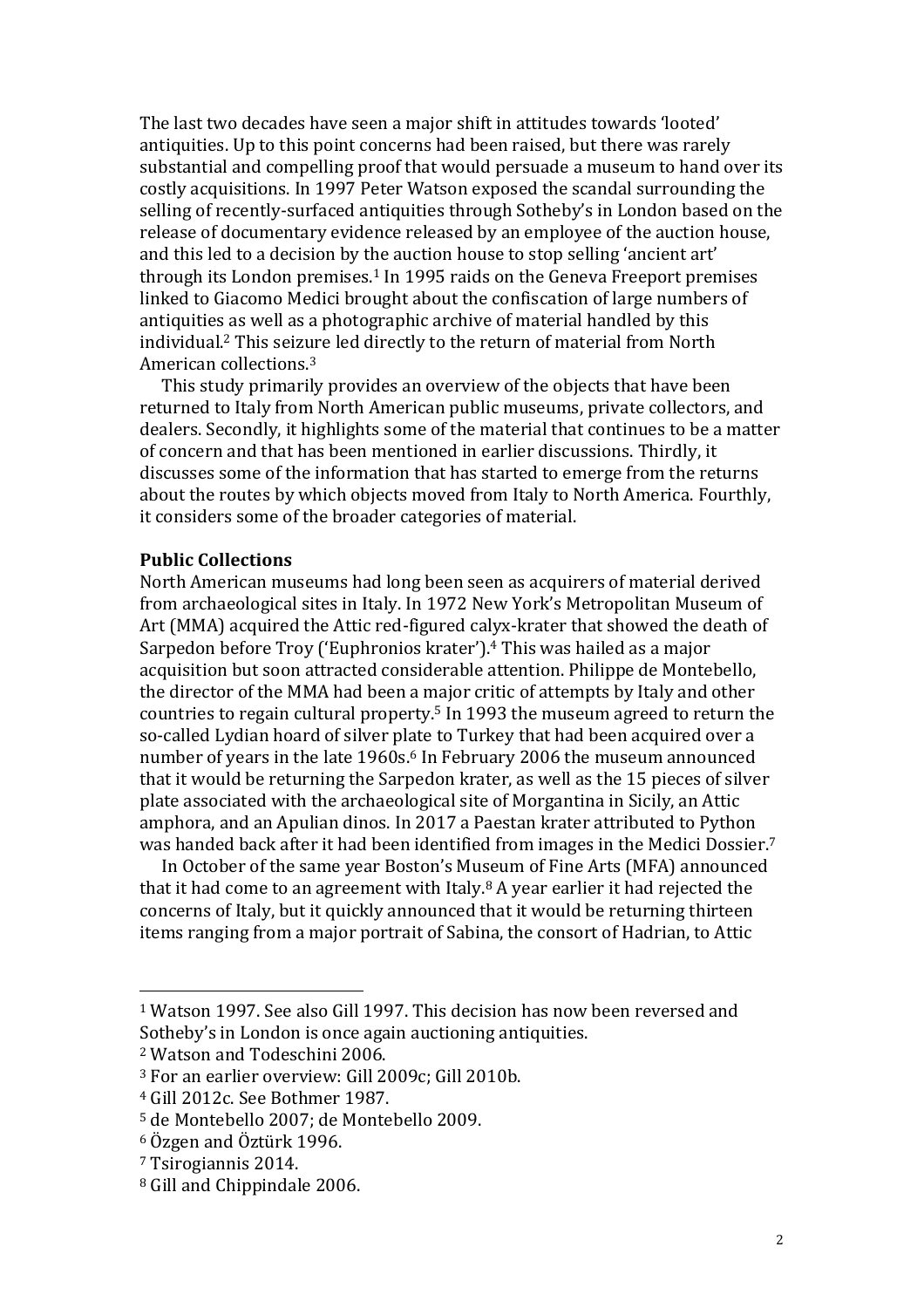and South Italian pottery. Full collecting histories were provided for each of the returned objects and placed on the museum's website.

The J. Paul Getty Museum has made several returns to Italy. In 1999 it handed back the Euphronios / Onesimos cup, and in 2005 the Asteas krater, made in Paestum, as well as an Etruscan candelabrum and a Greek inscription.<sup>9</sup> The museum made a major announcement timed to coincide with Thanksgiving Day 2006.<sup>10</sup> A second statement covering additional material was issued in August 2007. The overall returns include the Morgantina statue of 'Aphrodite',<sup>11</sup> painted marble sculptures from southern Italy, wall painting fragments from Campania, as well as Attic and South Italian pottery. Although the press release only listed the objects that were due to be returned, the museum staff helpfully supplied further details that made it possible to reconstruct part of the collecting histories. One of the other wall-painting fragments, formerly part of the Fleischman collection, was returned in 2009. A series of marble fragments acquired from Robin Symes in 1988 were returned in the spring of 2012. A further piece, a terracotta head of Hades, was handed over in 2013. The head's full collecting history appeared to have come to light as the museum prepared for a major loan exhibition on 'Sicily'.<sup>12</sup> In 2017 a seated marble Zeus, formerly part of the Fleischman collection, was handed over to the Italian authorities after a fragment was identified from near Naples.

In 2007 two acrolithic sculptures on loan to the University of Virginia Museum in Charlottesville were returned to Sicily. They were clearly related to the 'Aphrodite' returned from the Getty. These acrolithic statues appear to have been looted from Morgantina around 1979, and were then handled by Robin Symes who sold them, in 1980, for Maurice Tempelsman for some \$1 million.

The Princeton University Art Museum came to an agreement with Italy in October 2007. Some material would be returned to Italy, but seven items retained in Princeton were legally transferred to Italy. The returned items included an Attic red-figured psykter that had featured in the *Memoirs* of Robert Hecht. Subsequent to this announcement, in December 2011 Princeton agreed to return a further batch of material to Italy including large numbers of Etruscan terracotta architectural fragments that had been acquired over several years.<sup>13</sup> Some of the second group of objects were linked to the dealer Edoardo Almagià. They included the 157 Etruscan architectural fragments that had been presented to the museum in 1996. Part of the same series, a fragment given to the museum by the Aboutaam brothers of Switzerland, had been returned in the first batch of returns. The Ny Carlsberg in Copenhagen has returned some 500 antiquities to Italy including a large number of fragmentary Etruscan architectural terracottas.<sup>14</sup>

<sup>9</sup> Sgubini 1999; Watson and Todeschini 2006, 297; Felch and Frammolino 2011, 153-54, 267.

<sup>10</sup> Gill and Chippindale 2007.

<sup>11</sup> Felch and Frammolino 2011.

<sup>12</sup> Lyons, et al. 2013, 192, fig. 133.

<sup>13</sup> Gill 2012b.

<sup>14</sup> Gill 2016a. For earlier discussion: Christiansen 2008. Many of the terracottas feature here: Christiansen, et al. 2010.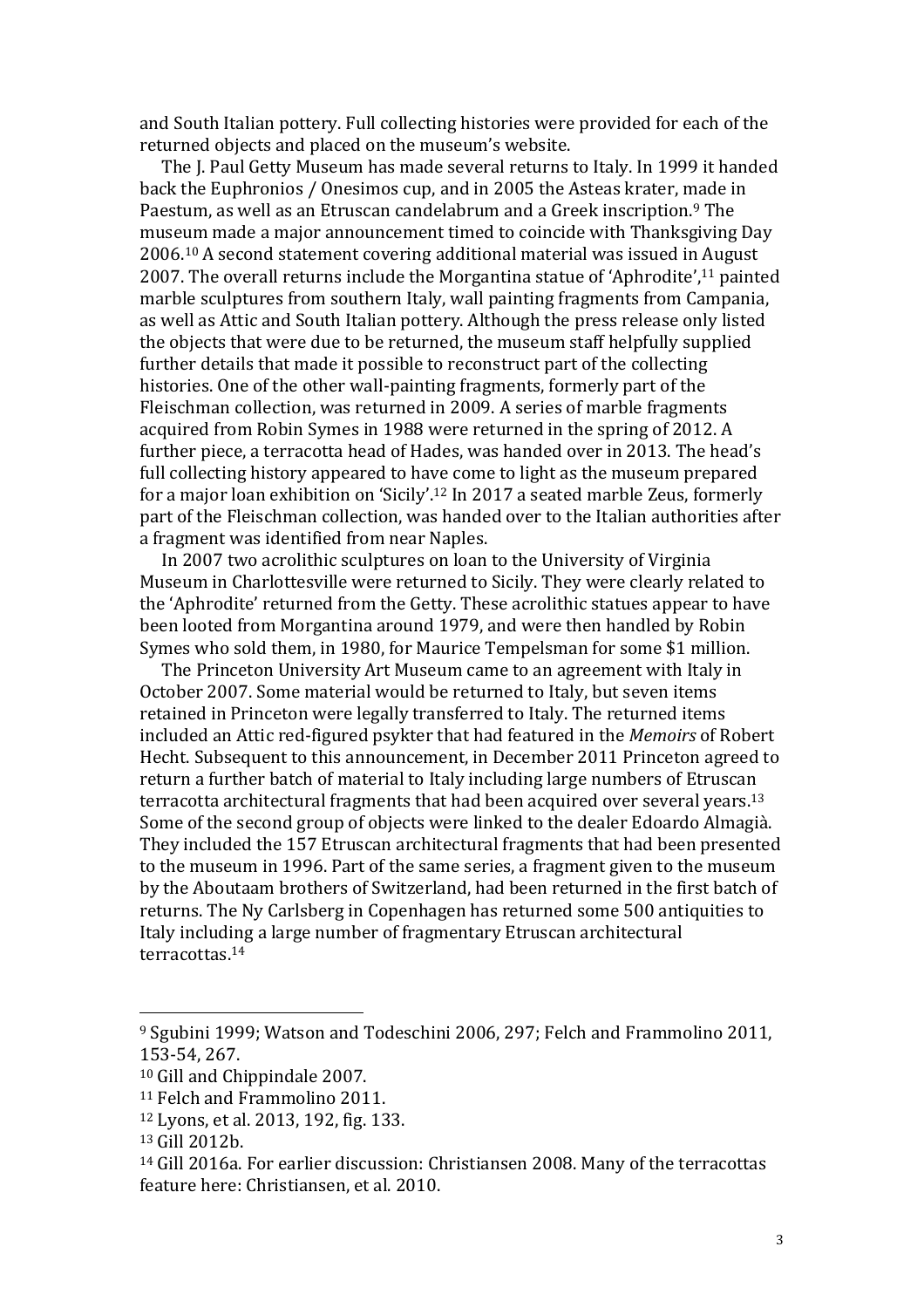The Cleveland Museum of Art agreed to return 14 objects in November 2008. The items included Apulian pottery, and silver Etruscan jewellery. Few details were provided about the collecting histories. However, it was possible to provide additional information, such as for the two Etruscan bracelets given to the museum by Almagià and Courtney Keep in honour of the former curator Arielle Kozloff. The majority of the Cleveland material included South Italian pottery, several the gift of Jonathan P. Rosen. A further returned piece was a marble portrait head of Drusus Minor that was acquired in 2012.<sup>15</sup> This had been acquired with the suggestion that it had come from an old Algerian collection, but research by Italian academics demonstrated that it had been excavated at Sessa Aurunca in Italy and placed in an archaeological store.

The Minneapolis Institute of Art was a reluctant participant in the negotiations. There was a single disputed Attic red-figured krater that was identified from both the Medici dossier and the Schinousa archive.<sup>16</sup> The public account was that it had formed part of private collections in England and Switzerland. The identification had been made public in November 2005 but the Institute had not opened negotiations with the Italian authorities. However, after the Director, Kaywin Feldman, issued a carelessly worded public statement in defence of the acquisition of an Egyptian mummy mask by the St Louis Art Museum, pressure was applied to the Institute to return the krater.<sup>17</sup> This took place in 2012.

One of the earliest reports of potentially looted material in North American museums had included the mention of an Etruscan hydria attributed to the Michali painter in the Toledo Museum of Art. The museum agreed to return this in 2012, and it was handed over to Italian authorities in January 2013. The hydria had been acquired from Becchina in 1982.

One less well publicised transfer of ownership related to a Villanovan impasto hut acquired by the Fordham University Art Museum.<sup>18</sup> This collection had been formed by William D. and Jane Walsh from the mid 1970s, and had been given by them to Fordham in 2006. Few of the pieces had collecting histories that could be traced back to the period before 1970. The collection also includes Roman imperial bronzes that appear to belong to the Sebasteion at Bubon in Turkey.

The highly-publicised scandal relating to the Almagià material returned by Princeton to Italy prompted the Director of the Dallas Museum of Art, Maxwell Anderson, to identify material that came from the same source in his collection.<sup>19</sup> This formed part of a voluntary return to Italy; in addition, a Roman mosaic was handed over to Turkey. Anderson has had a well-established and nuanced approach to the issue of recently surfaced antiquities. At Emory University he had established the Emory University Museum International Loan Project (EUMILOP) scheme that had encouraged the loans of major archaeological material from Italy such as one Roman funerary portraits, archaeological

<sup>15</sup> Gill 2017.

<sup>16</sup> Padgett 1983-86 [1991]; Gill 2011.

<sup>17</sup> For the mask: Gill 2014a.

<sup>18</sup> Cavaliere and Udell 2012.

<sup>19</sup> Gill 2013a.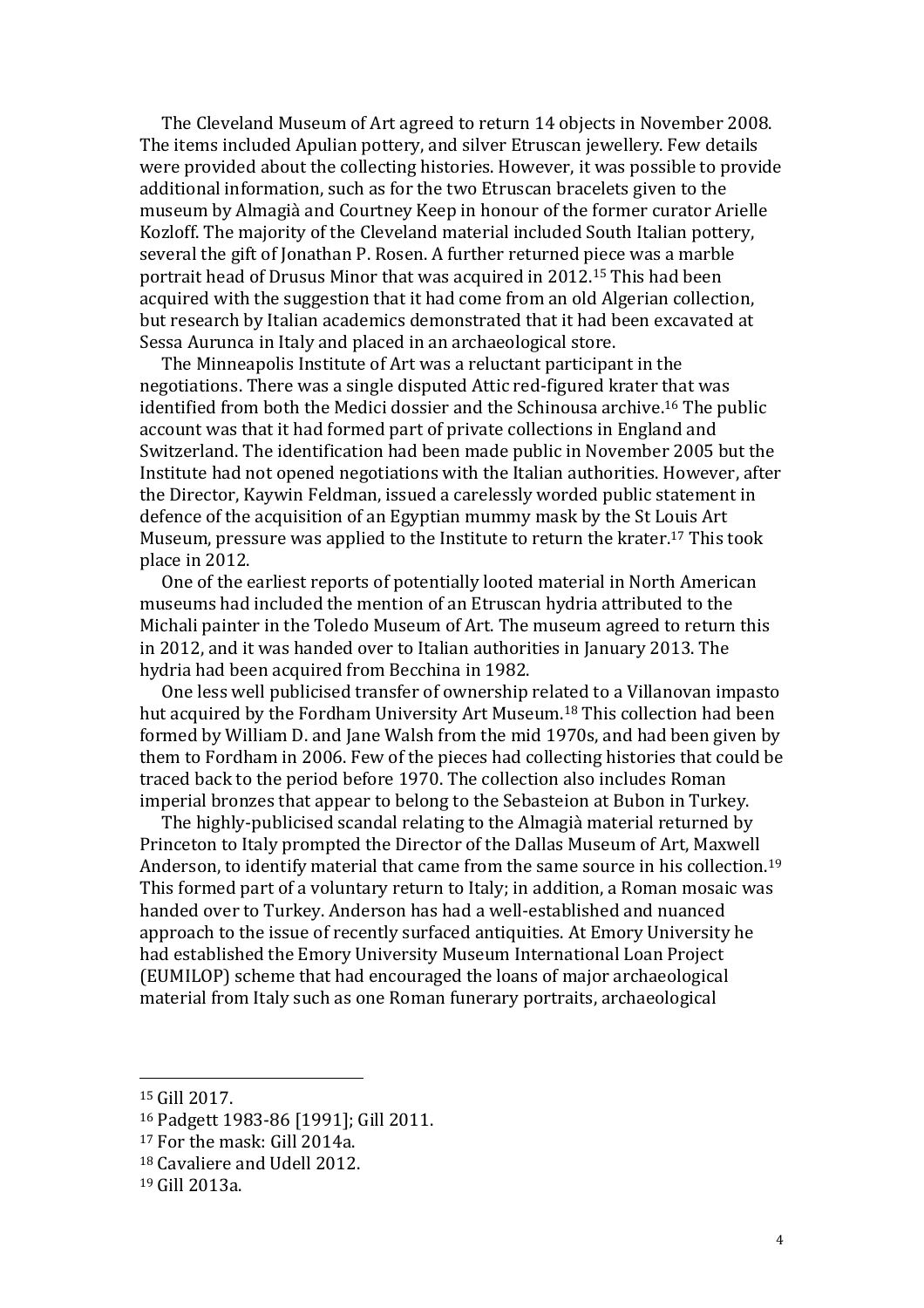material from Syracuse, and Roman coloured marbles.<sup>20</sup> The unprompted investigation by Dallas appears to have allowed the objects to remain in the museum as loans from the Republic of Italy.

#### **Public Collections: unresolved cases**

Although significant returns have been made from public museums, additional archaeological material in other collections has been identified from the Polaroid images. While some of these acquisition habits can be traced back to the period before the 1970 UNESCO Convention, some of the more recently surfaced and disputed pieces are in North American collections. For example, the marble statue of a boy acquired by the Virginia Museum of Fine Arts in 1989 from Galerie Nefer appears to have featured in a transaction between Mario Bruno and Gianfranco Becchina in 1987.<sup>21</sup> The same museum also has a Gnathian askos that it acquired in 1980 from Fritz Bürki.<sup>22</sup> The Toledo Museum of Art has an Attic red-figured skyphos attributed to the Kleophon painter that has been identified in the Medici Dossier.<sup>23</sup>

There continue to be unresolved disputes with museums outside North America. The Miho Museum in Japan has often been cited in media reports and reportedly contains some 50 disputed objects.<sup>24</sup> One of the objects that has been cited is a Roman marble oscillum.<sup>25</sup> European museums have been notably absent from significant returns. The Italians took legal action against Leiden's Rijksmuseum van Oudheden for the return of a cuirass from Greek cavalry armour, acquired in 1998, but the Dutch courts rejected the claim in 2004. Some 15 objects acquired by the Allard Pierson Museum in Amsterdam had been handled by dealers and auction-houses such as Elie Borowski, Palladion Antike Kunst, Robin Symes and Sotheby's in London. The Museo Archaeológico Nacional in Madrid acquired the collection of Greek pottery formed by Várez Pisa.<sup>26</sup> Some 22 pieces from this collection are reported to feature in the seized dossiers of photographs from Medici, Becchina and Symes.

All these examples suggest that the issue of acquiring recently surfaced archaeological material derived from Italy was not confined to museums in North America, but that it was a global phenomenon.

### **Private collectors**

In 2000 classical material in private collections that had been placed in a series of public exhibitions in North America and Europe formed the basis of a major study. <sup>27</sup> One of the striking things to emerge from the study was that a high

<sup>20</sup> Anderson and Nista 1988; Wescoat and Anderson 1989; Anderson and Nista 1989. For a discussion of the significance of EUMILOP: Butcher and Gill 1990. See also Anderson 2017.

<sup>21</sup> Tsirogiannis 2013a.

<sup>22</sup> Tsirogiannis 2013b.

<sup>23</sup> Tsirogiannis 2017.

<sup>24</sup> Miho Museum 1997.

<sup>25</sup> Gill 2009d, 87.

<sup>26</sup> Cabrera Bonet 2003. See also Isman 2010.

<sup>&</sup>lt;sup>27</sup> Chippindale and Gill 2000. The methodology of the study has been revisited: Marlowe 2016; Gill 2016b.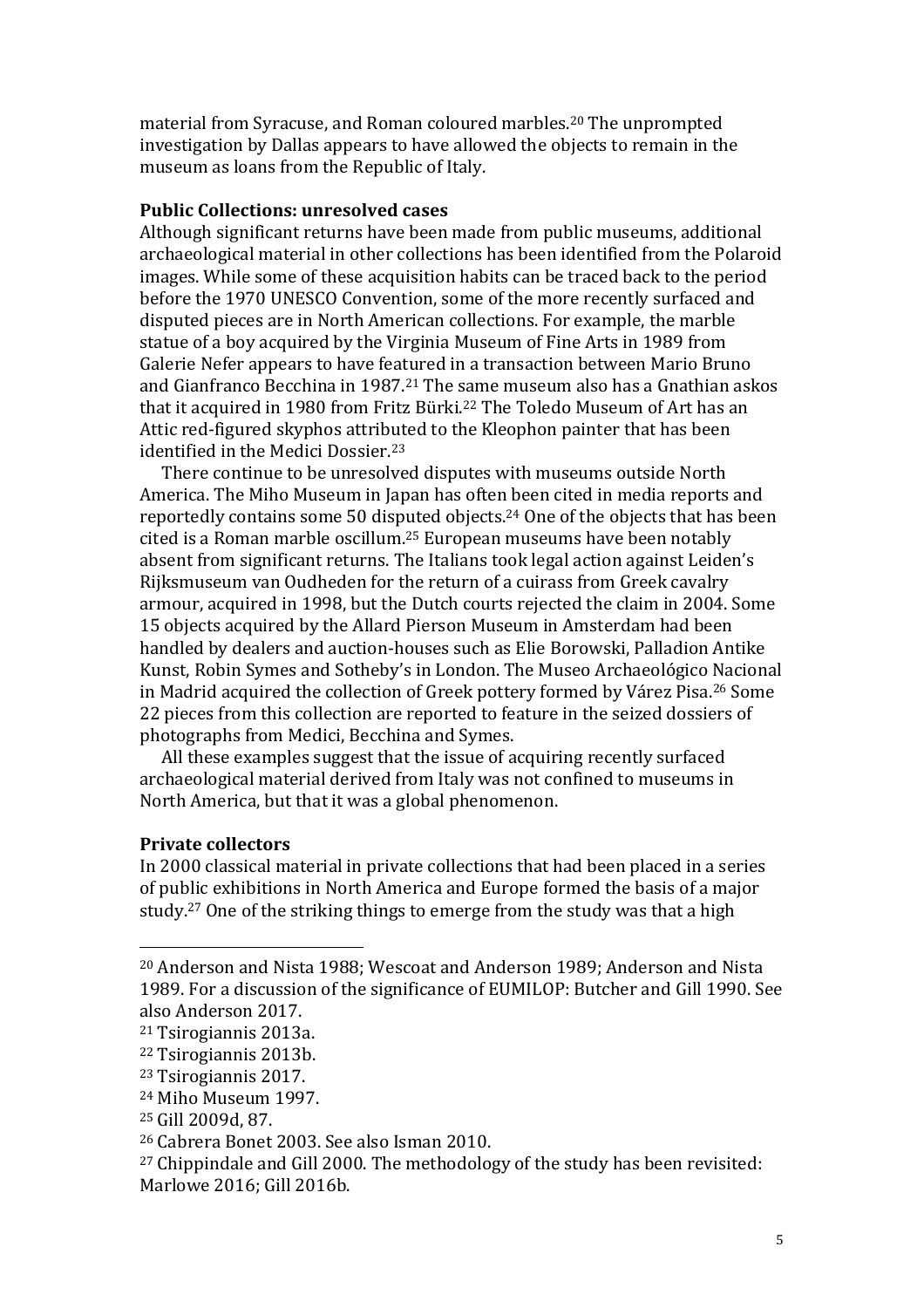percentage of the objects had no stated collecting histories that could be traced back to the period before 1973 (the date of the adoption by the Archaeological Institute of America of their statement relating to illicit antiquities) and the 1970 UNESCO Convention. Two of the collections had been formed by Shelby White and Leon Levy and displayed at New York's Metropolitan Museum of Art as "Glories of the Past," and by Barbara and Laurence Fleischman in an exhibition displayed in the Getty and at Cleveland as "A Passion for Antiquities". <sup>28</sup> The collection of George Ortiz had been displayed in the Royal Academy of the Arts in London as "In Pursuit of the Absolute". 29

These collections had been formed no doubt by a genuine interest in the past. The exhibition titles indicate the way that these objects were viewed: "In Pursuit of the Absolute" suggests the hunter, the chase and the capture; the "A Passion for Antiquities" again evokes the idea of the search; and "Glories of the Past" suggests that these objects were the pinnacles of ancient art that have been received into this newly formed collection. This thinking behind this last title evokes the exhibition of the Hunt brothers, "Wealth of the Ancient World" suggesting that the objects within the show were somehow valued and valuable in antiquity.<sup>30</sup> Such a position is clearly in tension with the ancient values.<sup>31</sup>

One of the issues that is overlooked by these collectors is that the real "treasures" and valuable objects have rarely survived from antiquity. Chryselephantine statues on the scale of Pheidias' mid-fifth century BC Olympian Zeus or Athena Parthenos have not survived the destruction of pagan temples in Late Antiquity. An exception would be the Roman ivory mask that was returned to Italy after being seized in London.<sup>32</sup> Gold plate that features so prominently in temple inventories and classical texts rarely survives, though exceptions may include the Panagysusihte Treasure from Thrace, or the gold phiale returned to Italy from the collection of Michael Steinhardt. <sup>33</sup> The same is also true for silver plate though some stunning examples have survived such as gold-figured silver plate from the burials at Duvanli, the royal burials at Vergina, or the Berthouville Treasure from northern France. Such material is largely absent from these private collections of "Wealth" and "Glories". Instead there is an emphasis on objects such as figure-decorated pottery made in Athens and Southern Italy. It is clear from ancient commercial trademarks scratched on the base of Athenian pottery that this category of ancient "art" was relatively cheap.<sup>34</sup> For example an Attic red-figured pelike may be priced in obols, whereas a silver *phiale* could be worth 1 mina (the equivalent of 100 drachmas, or 600 obols) in bullion value alone. Yet Athenian and South Italian pottery has been privileged by the attribution of the pots to largely anonymous artists creating workshops, groups and spheres of influence. The implications of this research into ancient values

<sup>28</sup> Bothmer 1990; Exhibition catalogue 1994.

<sup>29</sup> Ortiz 1994.

<sup>30</sup> Tompkins 1983.

<sup>31</sup> Vickers and Gill 1994.

<sup>32</sup> Godart and De Caro 2007, 214-15, no. 60.

<sup>33</sup> Lyons, et al. 2013, 44-46, fig. 24.

<sup>34</sup> Vickers and Gill 1994.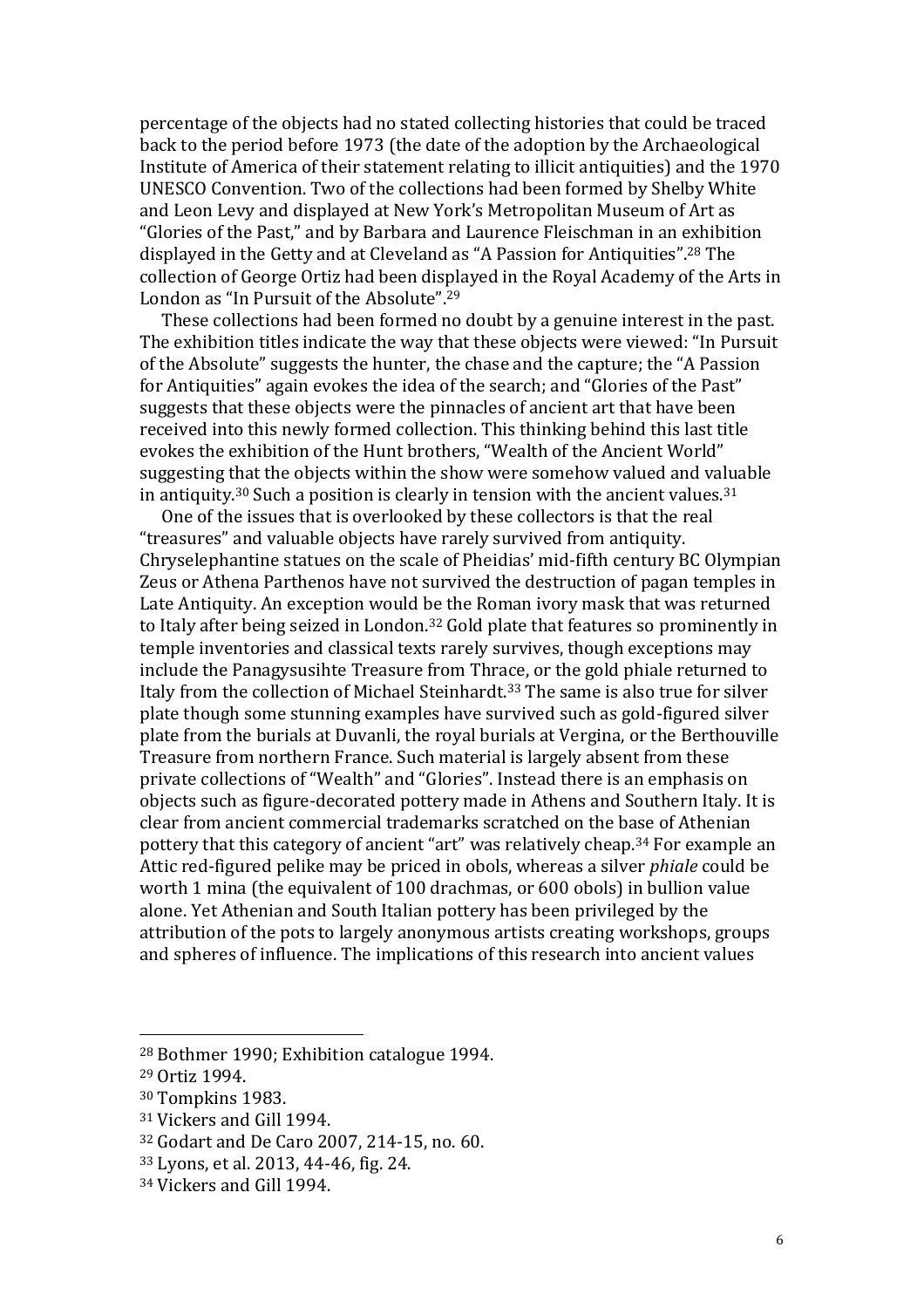and the tension with the commercial value placed on modern collections of antiquities has been realised by those involved in the market.<sup>35</sup>

Research on these private collections has suggested that many of the objects did not have established and extensive collecting histories. Simon Mackenzie, a criminologist, has been critical of this approach suggesting that it would be inappropriate to suspect objects of being "looted" just on the grounds of an absence of full collecting history.<sup>36</sup> However, the emergence of the Medici Dossier has identified objects from two of these private collections: Barbara and Lawrence Fleischman, and Leon Levy and Shelby White. A substantial number of the returns from the Getty included objects that had either been purchased or been received as a gift from the Fleischmans. Two of the items were fragments of a Roman wall-painting that seemed to come from the same composition as a fragment in the Shelby White and Leon Levy collection. One wonders how these fragments were separated as they passed through the market and ended up in separate collections. The Fleischman returns included Attic and South Italian pottery. However, the couple had also donated a Campanian bird askos to the Cleveland Museum of Art that has separately been returned to Italy.<sup>37</sup>

The Fleischman material was returned to Italy once it had been acquired by the Getty. However, Shelby White still retained the objects that had been formed with her husband. In January 2008 she finally came to an agreement with the Italian authorities to return 10 items, although the Kyknos krater attributed to Euphronios was not returned until 2010.<sup>38</sup> Two further objects were handed over to Greece in July 2008, and a disputed statue of the weary Herakles, which had also once formed part of their collection, was returned to Turkey from Boston.<sup>39</sup> Several, though not all, of the items had appeared in "Glories of the Past". 40

These two prominent New York couples, with strong links to major North American public museums, feature prominently in the returns, but they are not the only North American collectors who owned material that has been returned to Italy. The Hunt Brothers had endeavoured to corner the world silver market but when their efforts were curtailed they were encouraged to turn their attention to antiquities under the guiding curatorial hand of some who perhaps hoped the collection would one day be passed to their museums.<sup>41</sup> Due to financial difficulties the collection was dispersed and passed into other private collections. The Kyknos krater attributed to Euphronios passed into the Leon Levy and Shelby White collection, and the Etruscan antefix representing a satyr and a maenad entered the Fleischman collection, appearing on the cover of the catalogue of their collection: it subsequently formed part of the Getty's collection. The Athenian red-figured cup attributed to Euphronios had a complex history passing through the hands of Giacomo Medici and returning to Italy.<sup>42</sup>

<sup>35</sup> Gill 2007.

<sup>36</sup> Mackenzie 2005, 13-14.

<sup>37</sup> Gill 2010b, 105, no. 9.

<sup>38</sup> Exhibition catalogue 1990, 96-101, no. 6.

<sup>39</sup> Chi and Gaunt 2005.

<sup>40</sup> Bothmer 1990.

<sup>41</sup> Tompkins 1983.

<sup>42</sup> Silver 2009.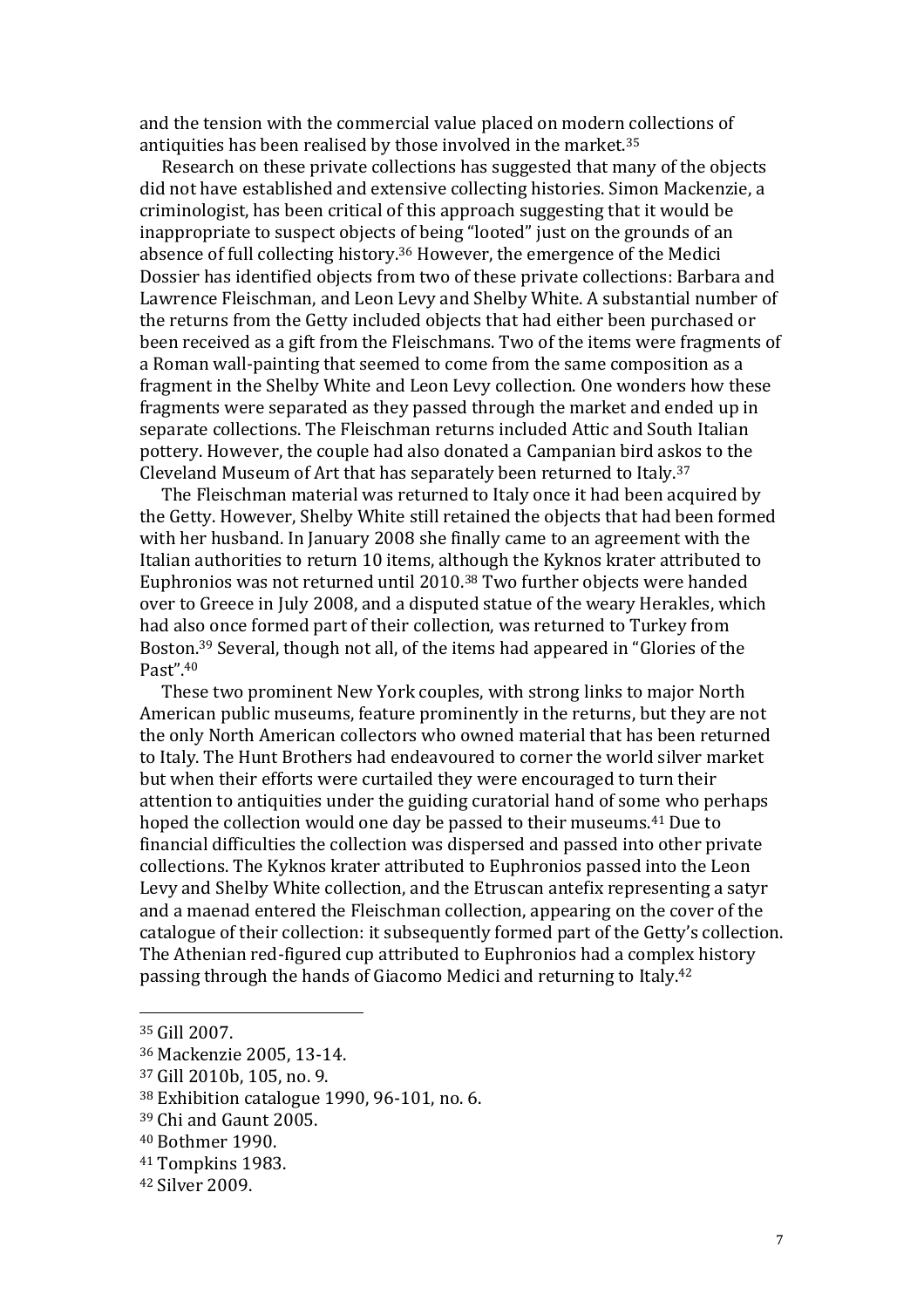The Getty material also included a group of material that had been derived from the jeweller Maurice Tempelsman.<sup>43</sup> The stunning painted marble griffins killing a doe had formed part of his collection: a picture from the Medici Dossier shows Medici posing in front of the group in the Getty. Other items from Tempelsman include a marble Apollo. He also owned the two acrolithic statues that were returned from Virginia to Sicily.

Another group of antiquities formed part of the Kluge collection, owned by financier John Kluge and Patricia Kluge. Returned material include bronze figures of an athlete and a nike, both stolen from museums in Italy, an Attic black-figured krater attributed to the Bucci painter, an Attic lekythos attributed to the group of Palermo 16, and a Paestan lekythos acquired from a Swiss private collection. In addition nine former pieces from the Kluge collection are reported to be in Madrid and form part of the Italian investigation.

Dietrich von Bothmer had curated the Greek and Roman collection at the Metropolitan Museum of Art. He was well known as a collector of pottery fragments, and some had featured in the returns from the Getty Museum, notably the red-figured krater attributed to the Berlin painter, and the Onesmimos cup. It is reported that Bothmer donated over 100 such fragments to the Getty although their collecting histories remain unclear. In January 2012 a carefully worded notice that omitted to name the owner announced that 40 fragments had been returned to Italy.<sup>44</sup> It appeared that some of them fitted pots that had already been returned to Italy such as the Onesimos cup returned from the Getty. The Italian press subsequently revealed that they had belonged to Bothmer. The MMA eventually published a token number of images on the AAMD Object Registry, and one image showed the fragments for an Attic red-figured cup that was in the Villa Giulia in Rome.<sup>45</sup> These specific fragments have now been returned.

Another collector of pottery fragments was Robert Guy, one-time curator at Princeton. He donated fragments for the Attic amphora attributed to the Berlin painter that was acquired by the MMA and returned to Italy alongside the Sarpedon krater. Yet the photographs from the Medici dossier indicate that the amphora passed through Medici. It remains unclear how fragments of it came into Guy's possession. Guy himself was the source of the large group of pottery fragments that were purchased by Harvard University Art Museum.<sup>46</sup> This collection of pot sherds was defended by James Cuno, a former director at Harvard, who considered them to be insignificant.<sup>47</sup> Yet it is now clear from both raids in Rome and a study of the returned finds, that near complete pots could be broken up as they passed through the market, and the pot restored by the final destination museum.

Among the private collectors represented in the returns was Jonathan Rosen. Five of the Cleveland objects had been donations by him. He had also contributed to the purchase of the Attic red-figured psykter that had been acquired by Princeton. He was also closely associated with the loan exhibition of Italian

<sup>43</sup> Gill and Chippindale 2007.

<sup>44</sup> Gill 2012a.

<sup>45</sup> Tsirogiannis and Gill 2014.

<sup>46</sup> Paul 1997.

<sup>47</sup> Cuno 2008, 22-23.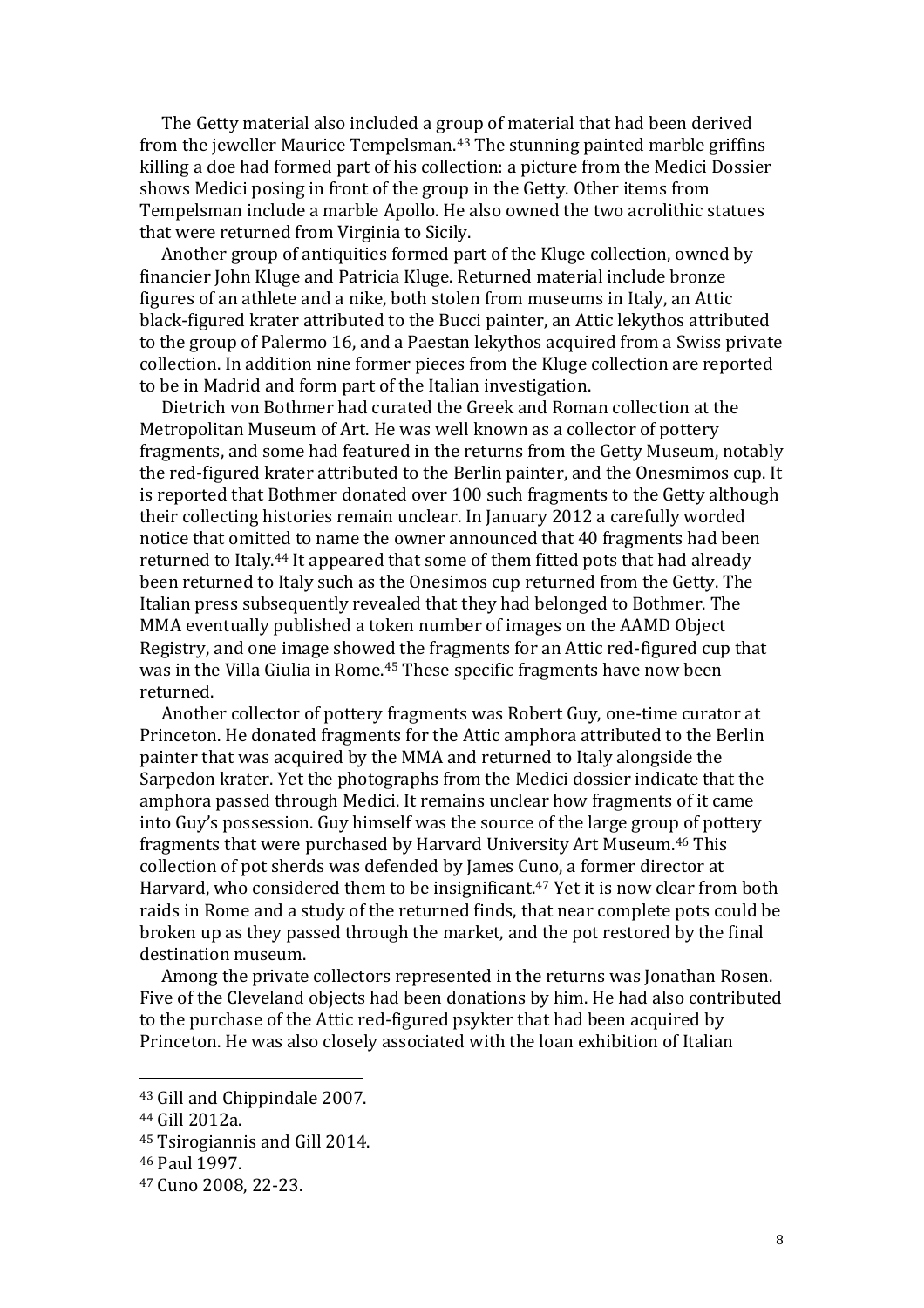material in private collections that was displayed in Switzerland.<sup>48</sup> Rosen himself has been associated with the 10,000 cuneiform tablets returned from Cornell University in 2013.<sup>49</sup>

Some of the private collectors are little known. For example, among the returns was a Roman marble head from the collection of Mr and Mrs Charles W. Newhall III. This had been purchased through the Montreal market. The head was identified from the Becchina photographic archive. Other private individuals listed as former owners from among the Getty material may have formed part of the complex acquisition plans of dealers outlined by Bruce McNall, owner of Summa Galleries. In his autobiography he explained how he worked with Jiri Frel to acquire objects that the Getty's board would otherwise be unwilling to acquire.<sup>50</sup> It seems that objects were identified and private individuals would then be invited to acquire and donate them with tax benefits.

#### **Corporate Owners**

Some individuals may have acquired objects as an investment that could be realised in their future sale. This is reflected in the formation of the Athena Funds where objects were laid down and then sold at a major sale. Thus, for example, the Roman silver "Swiss army penknife" (now in the Fitzwilliam Museum) was sold through this fund even though its only previous collecting history was its viewing in a Soho safe.<sup>51</sup>

Classical sculptures are seen as appropriate backdrop to private houses and living spaces, but they have also been used by corporations. In 2011 two Roman statues, one representing Fortuna, were returned from Humana, a Healthcare company.<sup>52</sup> One had been acquired from the Merrin Gallery in New York in 1984. The Fortuna had been stolen in Rome in October 1986.

## **Dealers and galleries**

The last twenty years have been dominated by a series of high profile seizures from dealers in Switzerland. The journalistic investigation into the operation of the antiquities department at Sotheby's in London established the supply of classical objects from Italy via middlemen in Switzerland.<sup>53</sup> Sotheby's subsequently took the decision to cease selling antiquities in London and transferred the activity to New York. It has also encouraged a more rigorous due diligence search for antiquities appearing in their sales that has led to a significant decrease in toxic lots.

The Sotheby's investigation led the Italian authorities to the warehouse facilities of Giacomo Medici in the Geneva Freeport. The raid revealed a significant number of objects (approximately 3800) as well as a major dossier of Polaroid photographs documenting the pieces that had been handled by the

<sup>48</sup> Jucker 1991.

<sup>49</sup> Noted in Gill 2014c, 57.

<sup>50</sup> McNall 2003.

<sup>51</sup> Vassilika 1998, 128-29, no. 62.

<sup>52</sup> Noted in Gill 2012b, 64.

<sup>53</sup> Watson 1997.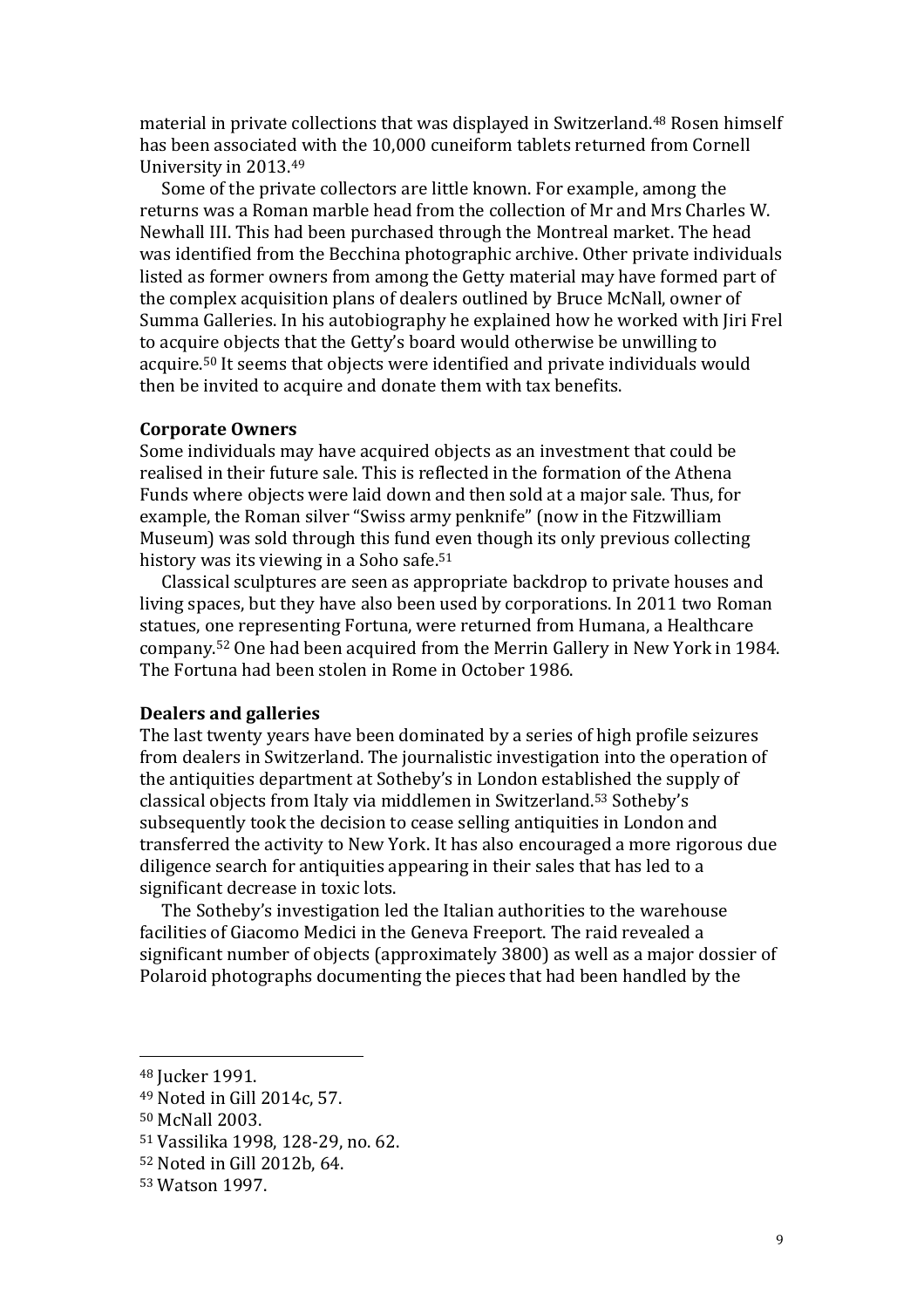dealer. It is this dossier that helped to make positive identifications with objects in various international collections.<sup>54</sup>

Yet Medici was not the only dealer operating out of Switzerland. Raids in Basel recovered a significant number of objects from the premises associated with Gianfranco Becchina. Alongside them were photographs and other documentary evidence that has helped to identify other material. The objects associated with Italy, some 4400 items, were returned in three trucks in November 2008. These items were finally displayed to the public in a major press event at the Terme di Diocleziano del Museo Nazionale Romano in January 2015. This attracted major public attention not least because the haul was valued at over 50 million euros.

In 2009 Operation Phoenix returned 251 antiquities worth around 2.7 million euros from Phoenix Ancient Art based in Geneva. Many objects seem to have been derived from Etruria and southern Italy. The raid on this gallery was significant as it has also handled such high profile objects as the Ka-Nefer-Nefer Egyptian mummy mask acquired by the St Louis Art Museum, and the Leutwitz bronze Apollo acquired by the Cleveland Museum of Art.<sup>55</sup>

In June 2010 Operation Andromeda contributed to the return of some 337 antiquities worth 15 million euros, to be returned to Italy. They had formed part of the stock of the Japanese dealer Noryioshi Horiuchi who was based in Switzerland. Horiuchi was associated with the supply of objects to the newly established Miho Museum in Japan, and was known to have business connections with Becchina.

Not all the raids have taken place in Switzerland. The British authorities seized some 27,000 objects worth US \$250 million from 29 warehouses across London.<sup>56</sup> These were associated with the London-based dealer Robin Symes.<sup>57</sup> In addition raids on Symes' villa on the Greek island of Schinoussa allowed the authorities to gain access to a third major archive of photographs and documents. The Italian authorities have requested the return of the seized objects from the UK Government but there has been no satisfactory resolution to date.

These major, high profile raids have provided a snap-shot of the workings of the antiquities dealer's network. The seizure of documentary evidence and photographs of items that had passed through these same dealers in previous years has allowed further identifications to be made. In November 2007, the Royal-Athena Galleries (RAG) in New York agreed to hand over 8 items. Three of the pieces had been stolen from Italian collections between 1970 and 1975, and two of these had resided in the Morven collection. In spite of this claim, RAG continued to handle material that could be identified from the photographic archives. In 2010 Tsirogiannis was able to identify 15 items on sale by RAG and that could be identified from the Medici, Becchina and related photographic archives. RAG has also been associated with the inadvertent handling of material stolen from the archaeological museum in Corinth in 1998. It should be noted that in June 2012 Dr Jerome Eisenberg, the proprietor of RAG, was awarded the

<sup>54</sup> Watson and Todeschini 2006. See also Gill and Tsirogiannis 2016.

<sup>55</sup> Bennett 2013; Gill 2013b; Gill 2014a.

<sup>56</sup> Watson 2006, 94.

<sup>57</sup> Tsirogiannis 2012.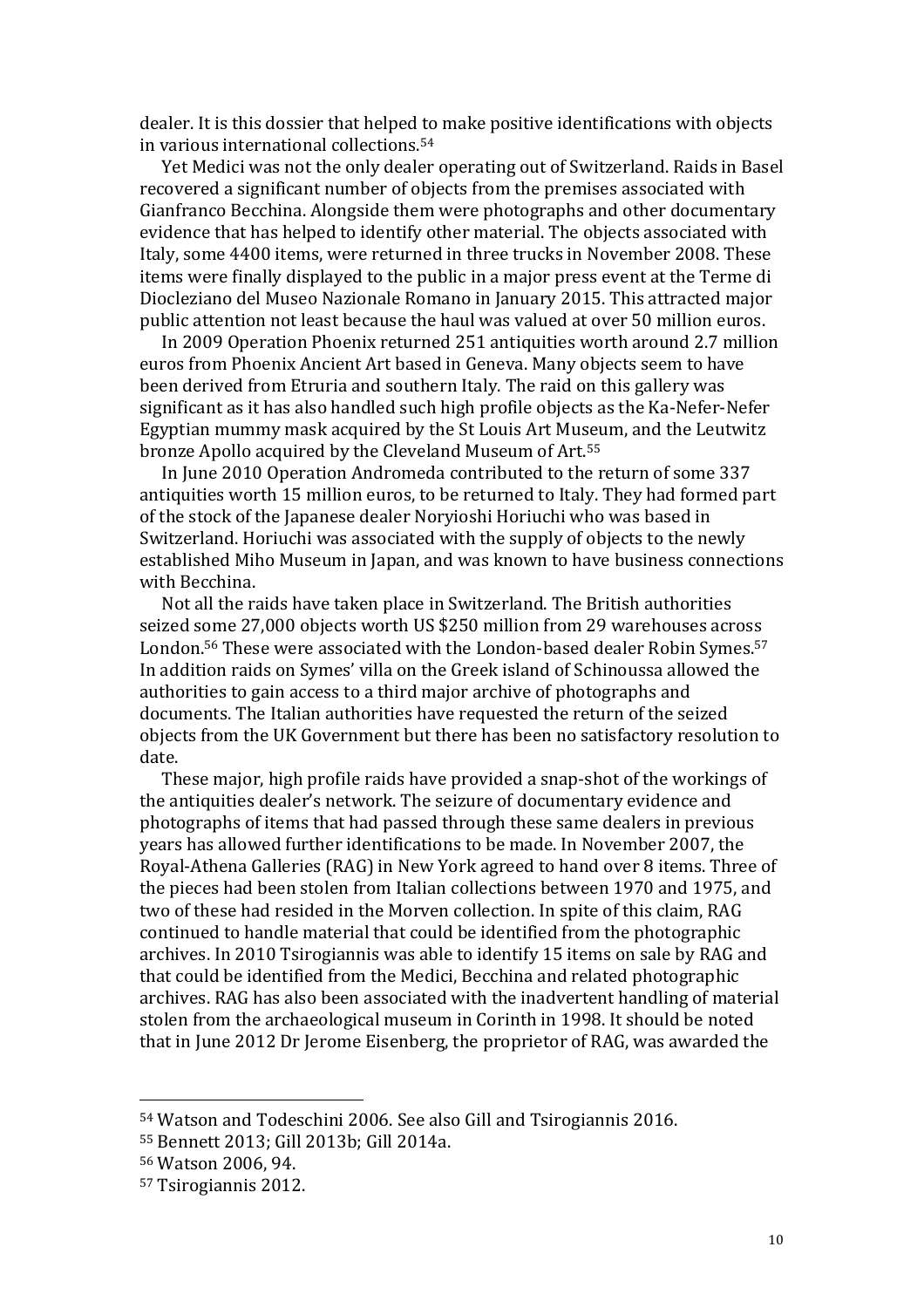Order of the Star of Italy by the Italian authorities for his co-operation with the investigations into the illicit market.

Other Manhattan galleries have been linked to returned material. In 2011 a bronze Zeus was returned to Italy. It was recognised that this figure had been stolen from Muzeo Nazionale Romano in 1980. The statue had surfaced in North American exhibitions in 1982 and 1983 with the (clearly false) claim that it had formed part of a Swiss private collection in the 1960s. In 1984 the statue was identified as the property of Edward H. Merrin of New York (hence the name, the Merrin Zeus). By 1988 it formed part of the Fleischman collection and appeared in the exhibition, "The Gods Delight: The Human Figure in Classical Bronze". <sup>58</sup> It was subsequently sold at Sotheby's New York in December 2004. The Zeus was returned to Italy with a marble female torso that had been stolen from the museum in Terracina in 1988. It had been spotted in a New York gallery by a member of the Italian Carabinieri who had been on holiday in New York.

A Roman wall painting from Boscoreale was seized from an unspecified Manhattan gallery in 2009.<sup>59</sup> It had been stolen from the archaeological store at Pompeii around 1997. Five other fragments stolen from the same store at the same time had previously been returned to Italy. Another unnamed Manhattan gallery returned six antiquities to Italy in April 2017.

Several pieces have been returned from Christie's in New York. One of the most important seizures was associated with the June 2009 sale. Prior to the sale, a Corinthian krater was seized. This had first surfaced in an auction at Sotheby's in 1985. After the sale had taken place two further items were seized and subsequently returned: an Attic pelike attributed to the Aegisthus painter and an Apulian situla. Both these pieces had passed through Bruce McNall's Summa Galleries in Los Angeles, surfacing in 1977 and in the mid-1980s.

Christie's again do not seem to have strengthened their due diligence process and material identified from the seized photographic archives has continued to appear in their auctions.<sup>60</sup> Interestingly Christie's have tended to reject the identifications and press ahead with the sale of the lots although this has sometimes meant that their value has been diminished or that lots have been left unsold. Three pieces were identified in the June 2010 sale, including a youth with a cockerel, the property of a Massachusetts private collector, that had surfaced at a Christie's auction in London in 1997, although the catalogues failed to note that it had originally surfaced at Sotheby's In London in July 1992. The Apulian rhyton that had surfaced through Sotheby's in New York in June 1994. A Canosan terracotta had surfaced in London in July 1984, and had passed into an English private collection. Concerns were raised in the press but Christie's continued with the sale. Paolo Ferri commented on the action suggesting that Christie's were acting unethically. Two of the pieces were sold, and one was unsold.

More recently, a Sardinian figure, owned by Michael Steinhardt, was offered at auction at Christie's. An outcry by politicians in Sardinia led to diplomatic approaches to the US authorities. The figure was withdrawn from the auction. Michael Steinhardt is not without interest as he is also a member of the board of Christie's.

<sup>58</sup> Kozloff, et al. 1988.

<sup>59</sup> Noted in Gill 2009a, 65.

<sup>60</sup> Tsirogiannis 2013c.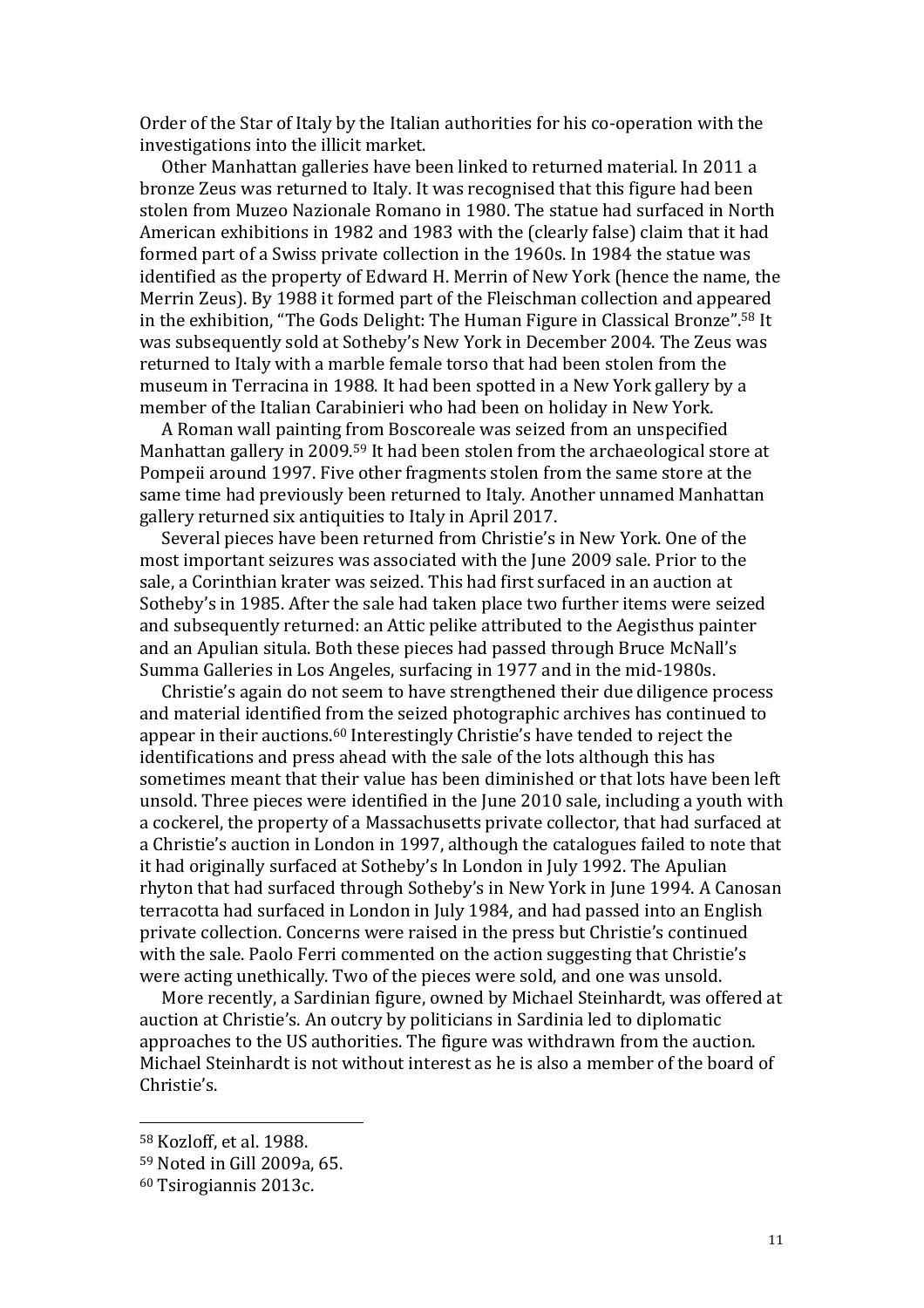Bruce McNall has been discussed as the person behind some of the returned material such as the collection formed by the Hunt Brothers, or items acquired by the Getty. Another dealer who has been linked to the returns is Edoardo Almagià. His name was associated with Etruscan silver bracelets that were returned from the Cleveland Museum of Art; the items had been given with Courtney Keep in honour of the museum's curator Arielle Kozloff. Revelations in the June 2010 *New York Times* led to a further investigation into material acquired by Princeton.<sup>61</sup> In December 2011 the museum claimed that six items had been transferred to the Italians. They included an Attic red-figured calyxkrater that had been attributed to Euphronios. However, one of the 'items' consisted of 157 terracotta architectural fragments from an Etruscan temple, and a further item consisted of five architectural fragments. Interestingly these Etruscan objects were linked to an architectural fragment already returned by Princeton that had been provided by the Aboutaam brothers. The revelation meant that Maxwell Anderson conducted an urgent review of any material in the Dallas Museum of Art that had been acquired from Alamagia, and after a posting on the AAMD Object Registry they were returned to Italy.<sup>62</sup> Other museums have also been identified as acquiring objects from Alamagia and it is unclear the state of their internal enquiries into the objects.

The seizures have not all taken place in New York. In October 2010 a statue of Zeus stolen from the Norwegian Institute in Rome was returned from an unspecified London dealer. A Roman marble sarcophagus stolen from the Chiesa della Modonna della Libera di Aquino in 1991 was recovered in London as part of Operation Giovenale. In 2008 the sale of the antiquities collection formed by the Australian dealer Graham Geddes at Bonham's in London was disrupted when the Italian authorities asked for a number of lots to be withdrawn including the Athenian krater that had featured on the front of the auctionhouse's magazine that was advertising the sale.<sup>63</sup> In the end 10 lots were withdrawn from the sale, of which seven had surfaced at Sotheby's in London between 1984 and 1989. Geddes' name had already been associated with a Lucanian nestoris returned from Boston, and his name appeared against a Lucanian krater that was linked to Medici.

#### **Common pathways**

One of the common routes for this archaeological material to enter the market is by Switzerland. Objects have been identified from the Medici and Becchina photographic archives suggesting that they formed the stock in Italy. Several pieces in Boston were sold by the restorer Fritz Bürki. They include the statue of Sabina. The Fleischman collection included a Pontic amphora and an Apulian bell-krater that had been handled by Bürki. At least one object in Madrid appears in a photograph of a group of objects that appear to have been in Bürki's bathroom studio. It was reported that some of the Cleveland material was derived from Bürki. It appears that some 350 pieces handled by Bürki appear in a series of photographs that are in the possession of the Italian police.

<sup>61</sup> Gill 2012b.

<sup>62</sup> Gill 2013a.

<sup>63</sup> Gill 2009d, 83-84.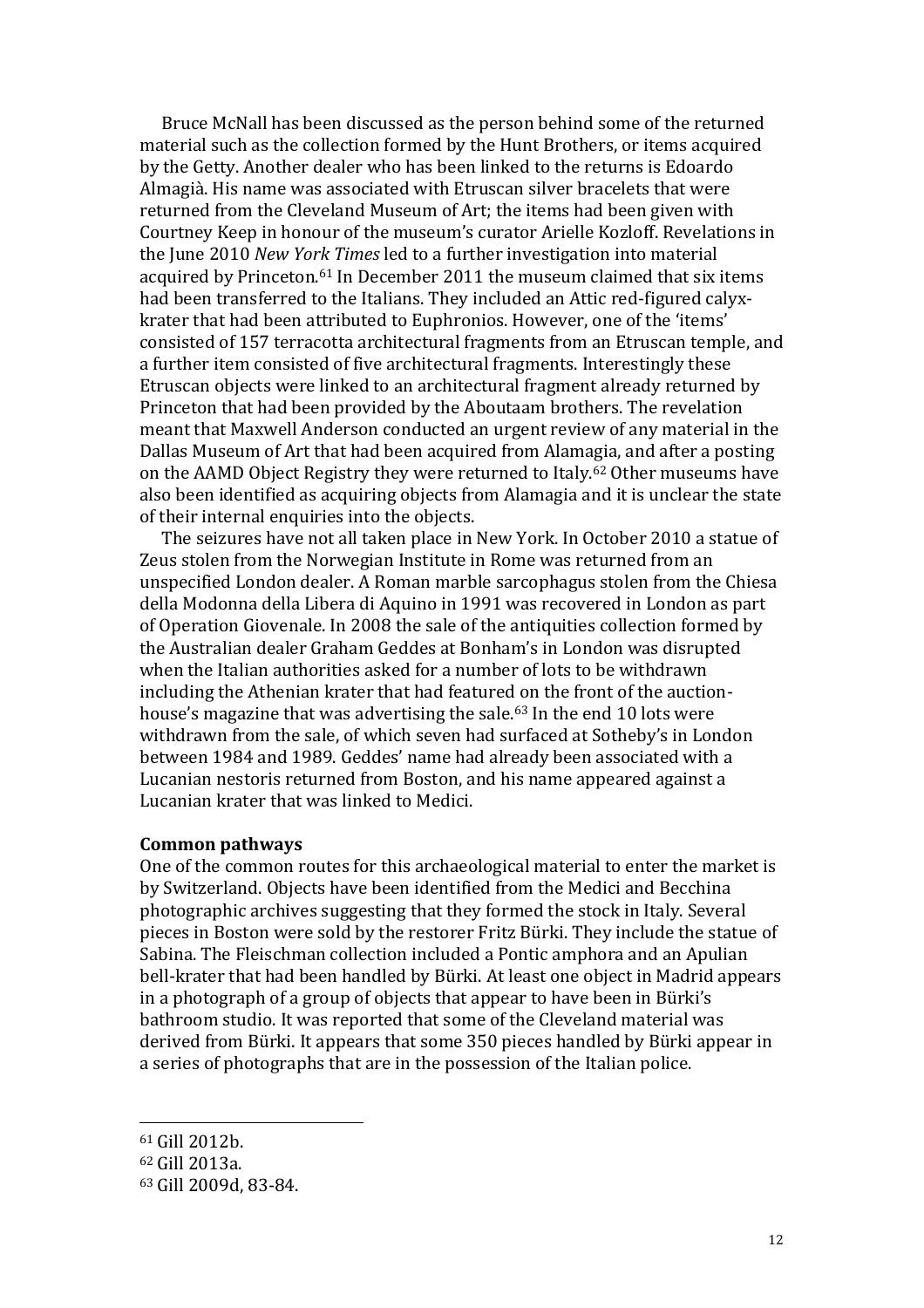Peter Watson's investigation into the paperwork relating to the department of antiquities at Sotheby's demonstrated a link between Medici, his Swiss agents and Sotheby's.<sup>64</sup> Consignment lists to Sotheby's contain material that can be identified. So far at least seven objects that have been returned to Italy could be demonstrated to have passed through Sotheby's in London. This "toxic" route also caused problems for the sale of the Geddes collection at Bonham's in London when several pieces had to be withdrawn.

One of the areas that has not yet been investigated is whether or not Medici made consignments to Sotheby's in New York. However, it is clear that a handful of pieces now returned to Italy did enter the market via that route raising the spectre that there could be further disruptions to unsettle the market, museums and collectors.

The Attic krater returned from Minneapolis had been recorded as forming part of a Swiss private collection.<sup>65</sup> However, it appears in a Polaroid within the Medici dossier. It appears that the krater had been passed from Medici to Symes who had sold the piece to Minneapolis. This relationship means that the collecting histories of material handled by Symes need to be investigated.<sup>66</sup> His connection with objects has caused disruption at a number of sales including Bonham's in London and Christie's in the Rockefeller Centre.

Bonhams has been linked to other items that have been withdrawn from sales or left unsold at auction. Apart from the Geddes sale, these items included a Roman marble statue of a youth that had surfaced through Sotheby's in London but was identified from the Medici dossier.<sup>67</sup>

In terms of fragments there is concern that complete pots may have been deliberately broken and their fragments passed to individual collectors or dealers who then sold or donated the objects so that they could be reunited in the target museum. An area that has not been explored is the attribution of Athenian and South Italian pottery to named largely anonymous pot-painters. It is unclear when scholars were shown the pots or fragments for attribution, or if they were unaware that they were commenting on recently surfaced material. It would be of some concern if any of them received payments in kind.

#### **Themes of material**

What sort of archaeological material from Italy was being acquired by North American museums and private collectors? Pottery dominates the returns. Many of the items are complete pieces that are likely to have been removed from graves where they had been protected (with their funerary assemblages) for some 2500 years. The pottery falls into two main groups: Athenian and South Italian.

The Athenian pottery is dominated by the Sarpedon krater returned by the Metropolitan Museum of Art. The association with Euphronios leads to further companion pieces.<sup>68</sup> One is the Kyknos krater returned by Shelby White, and another is the fragmentary (consisting of four pieces) calyx-krater in Princeton.

<sup>64</sup> Watson 1997.

<sup>65</sup> Gill 2011.

<sup>66</sup> Tsirogiannis 2012.

<sup>67</sup> Gill and Tsirogiannis 2011. For further discussion: Gill 2014b.

<sup>68</sup> Exhibition catalogue 1990.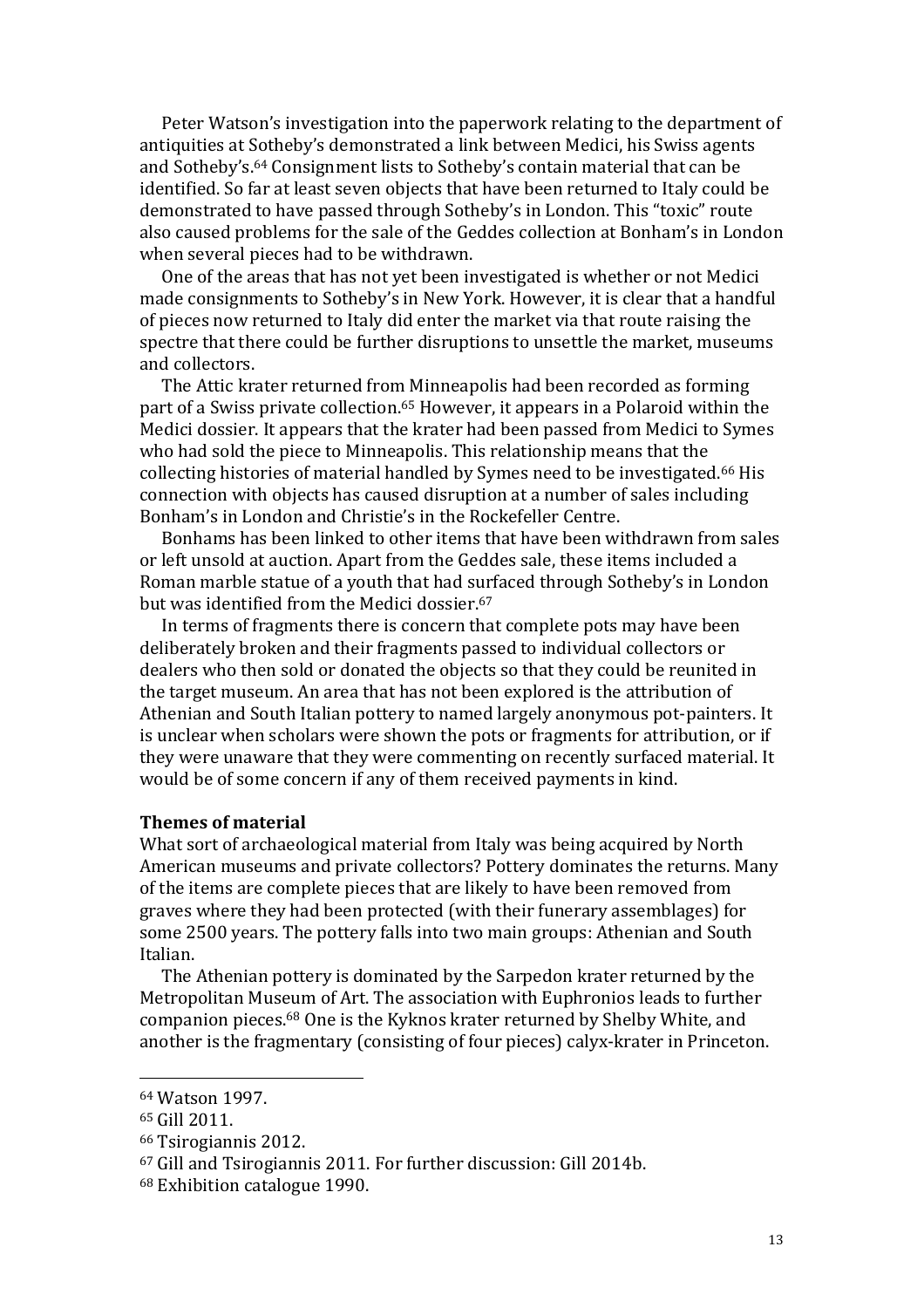Linked to these pieces is the cup that had formed part of the Hunt collection and had passed into the holdings of Medici.

Three pots attributed to the Berlin painter have been returned. Among them is a fragmentary krater that had been acquired by the Getty from 1977 to 1990.<sup>69</sup> Among the donors or vendors of the fragments were Dietrich von Bothmer, Herbert Lucas, Vasek Polak, Frederick H. Schultz Jr and Robin Symes. A further set of 35 fragments were loaned in 1989 reportedly from Giacomo Medici. An amphora attributed to the same painter was returned from New York's Metropolitan Museum of Art.<sup>70</sup> Robert Guy supplied some 15 additional fragments. The amphora was identified from the Medici Dossier when it was in 'the early stages of restoration'. Finally a hydria was returned from Boston.<sup>71</sup> This had been acquired from Fritz Bürki.

South Italian pottery is well represented among the returns.<sup>72</sup> Apulian pottery forms a major component. One of the best represented painters is the Darius painter: a volute-krater from Cleveland, an amphora from Boston, a loutrophoros from Princeton, a pelike from the Getty, and a dinos from New York. A pot attributed to the Darius painter was returned as part of Operation Andromeda. The Madrid collection also contains a work attributed to the Darius painter. Works attributed to the Darius painter also feature prominently in a supposed tomb-group acquired by Berlin.<sup>73</sup>

Etruscan material features regularly in the returns. The largest group consists of a series of architectural fragments from a temple that was returned by Princeton. Other terracotta architectural fragments include the satyr and Maenad from the Getty, or the two separate groups of fragments from the Getty. Princeton's return included an Etruscan tufa lion. Other returned pieces include Etruscan bronzes and sculptures.

Roman material is less visible in the returns. One of the reasons may be that it is harder to associate material culture with a specific modern nation state as such items can be found across the lands formally occupied by the Roman Empire. Among the sculpture is the Roman portrait of Sabina, the marble Fortuna, and the series of sculptures returned from the Getty that may be associated with a villa complex in southern Italy. Three fragments of Roman wall-painting from the same composition were returned from the Getty (ex Fleischman) and the Shelby White and Leon Levy collection. Other wall-painting fragments were returned as part of Operation Andromeda.

## **MOUs and Reciprocal Loans**

One of the ways that the US and Italian authorities have worked together to try and reduce the amount of looting of archaeological sites in Italy has been through a bilateral agreement first made in 2001 and renewed in 2010. <sup>74</sup> This has sought to identify cultural property that is specifically linked to Italy that would encourage a more thorough investigation when imported to the US.

<sup>69</sup> Gill 2012a, 79.

<sup>70</sup> Gill 2012a, 81.

<sup>71</sup> Gill and Chippindale 2006, 325, no. 6.

<sup>72</sup> For some of the issues: Gill and Chippindale 2008.

<sup>73</sup> Gill 2009d, 80-82, fig. 2.

<sup>74</sup> Gill 2010a.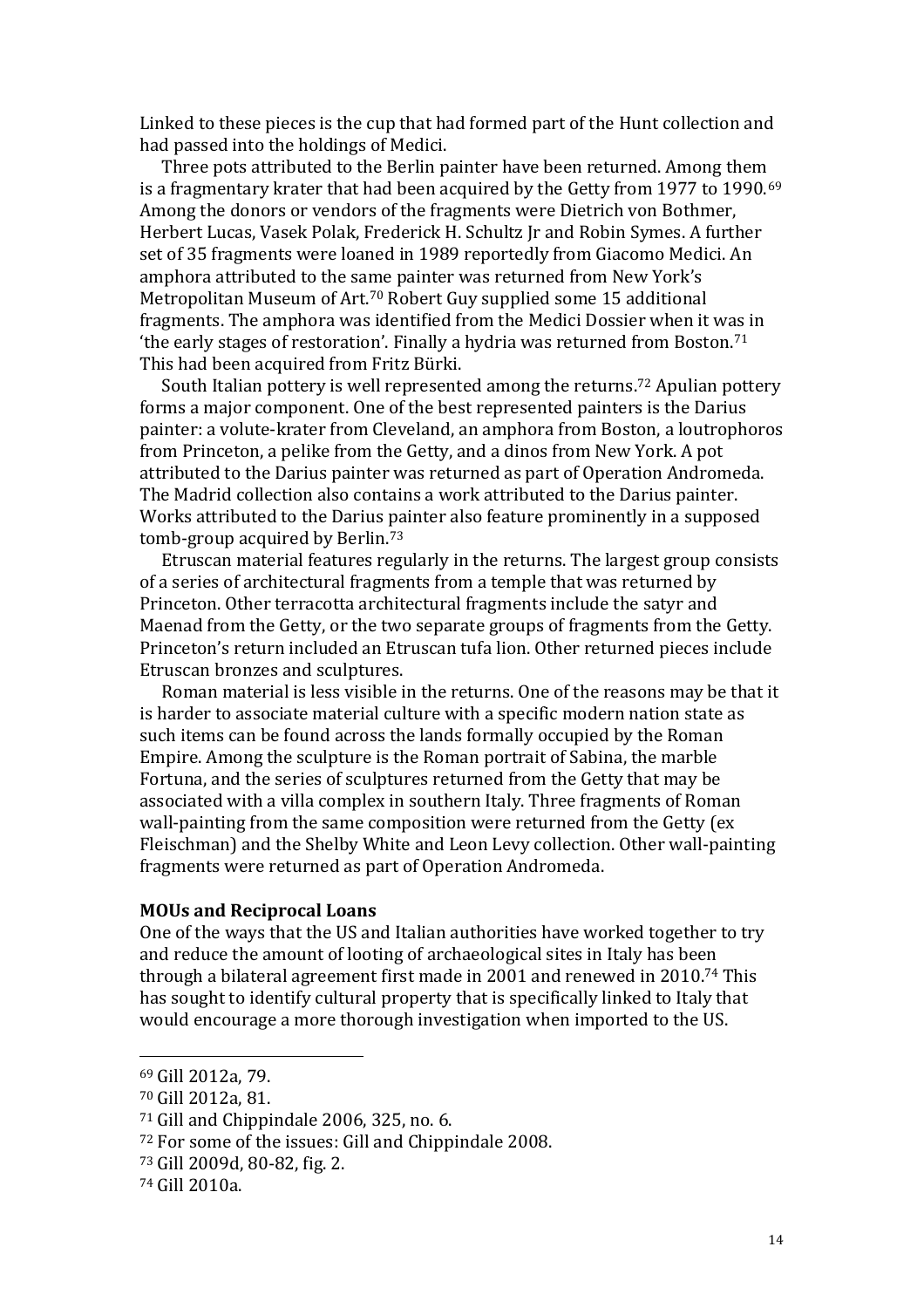Controversially, the agreement has been expanded to include certain categories of ancient coins.<sup>75</sup> This has been opposed rigorously by lobbying groups representing numismatic dealers not just in north America but also in Europe who were concerned that part of their potential market would be restricted.

Part of the bilateral agreement encourages the Italian authorities to protect archaeological sites and their heritage. The level of looting can be measured in part by the apparent decrease in seizures by the Carabinieri. Concerns have been raised about the deterioration of some complex archaeological sites such as Pompeii as evidence that the Italian authorities are not concerned about their cultural heritage. However, all national governments are facing fiscal pressures during the present economic crisis, and the preservation, protection and conservation of extensive long-excavated remains that are open to the elements is an issue that remains a long-term problem. It is also a reminder that the excavation of archaeological remains needs to include a long-term plan for the display, interpretation and protection of remains that are deemed worthy of public display.

The bilateral agreement has also made provision for the loan of archaeological remains from the major holdings of museums in Italy. These loans have included the bronze chimaera in Florence that was placed on loan to the Getty, and Attic pottery that was loaned to the Metropolitan Museum of Art. In addition, the Italians co-curated a major loan exhibition on Sicily that was displayed in the Getty and Cleveland Museum of Art.<sup>76</sup> University and civic museums such as Dallas, Fordham and Princeton have been allowed to retain some of the objects they had acquired although the legal title has been transferred to the Italian authorities. This reflects the Italian authorities' willingness to avoid unnecessary disruption to public displays while asserting their legal rights over looted cultural property.

#### **Conclusion**

The returns from North American museums, private collectors, and galleries have been high damaging for the reputations of institutions, businesses and private individuals. Some of the reputational damage could have been avoided by the application of more developed ethical standards over acquisitions and the handling of recently surfaced material.

The debate about returning antiquities has focussed somewhat on why North American museums should be forced to return material to Italy when its museums and archaeological stores are already full of material that cannot be placed on public display. Indeed, there has been a public suggestion by Anna Somers-Cocks that the Italian authorities should sell off part of their rich collections to create an income to protect archaeological remains.<sup>77</sup> One of the key issues is that looting of archaeological sites has material consequences. Cemeteries are disturbed, grave-groups are broken up, associations lost, and even general information about general find-spots are left unrecorded. The sum total is that very specific information is lost and can never be recovered even by informed stylistic studies of the material. Thus, the uncontrolled acquisition of

<sup>75</sup> Elkins 2008; Elkins 2009; Elkins 2010.

<sup>76</sup> Lyons, et al. 2013.

<sup>77</sup> Somers Cocks 2015.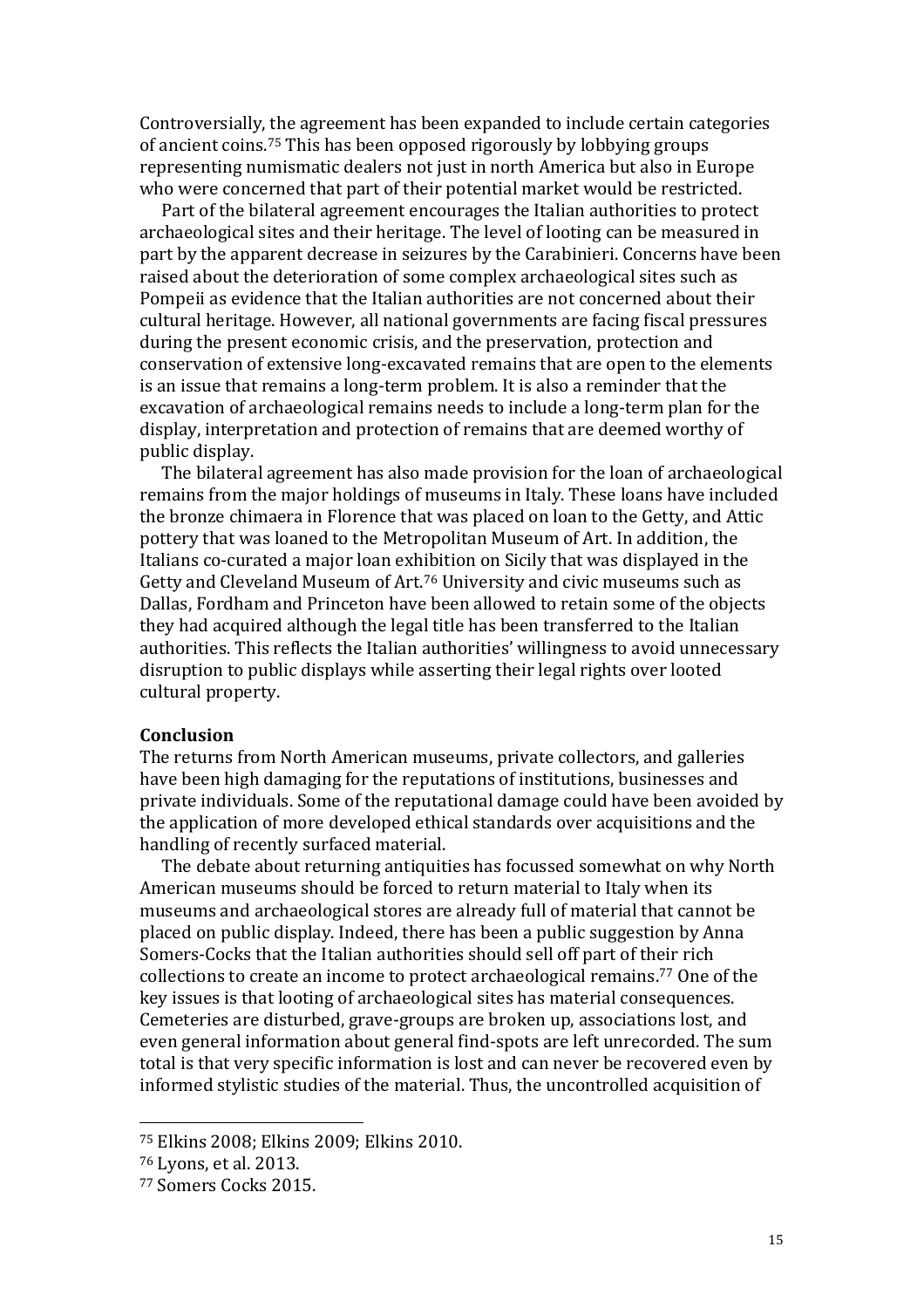newly surfaced archaeological material by public museums and private collectors in North America (and elsewhere) was unsustainable for the archaeological record. The negative publicity for museums, private individuals and galleries has discouraged the trade and thereby decreased the demand for material with linked decrease in looting.

Collectors may be seen to be exempt from these concerns. However, there are issues about what happens to the collection when dealers die or no longer wish to own it. Curators in North America will be reluctant to acquire recently surfaced material from collectors unless there is authenticated documentation demonstrating that the objects had not been looted. After all, would a museum wish to acquire material from a private collection only to have to go through a damaging return process if the objects were identified from a known or some other photographic archive that will be revealed in the future? But if the objects are sold through a gallery or auction-house, the same concerns are there. It is clear from the sale of the Steinhardt Sardinian figure that once an object is identified from one of the photographic archives an object has either to be withdrawn from sale or it runs the risk of being left unsold. An object that may have been acquired as an investment could end up as a worthless item: worthless in terms of monetary value, and worthless in scientific value as it has been stripped of its archaeological information.

The spate of returns as a result of the recovery of the Becchina, Medici, and Schinoussa documentary and photographic archives have been the result not of complex legal cases, but through negotiated returns. Museums and the Italian authorities have been saved the complexity of legal cases that could have cost more than the value of the objects that the Italians were seeking to have returned. And for museums they have avoided having to release acquisition policies and decision making that could have led to significant embarrassment for directors, trustees, and curatorial staff; and there were implications where staff have moved to other institutions.

The returns have influenced institutional changes in North American museums.<sup>78</sup> The newly formulated guidelines for acquiring antiquities and ancient art that have been issued by the Association of Art Museum Directors reflect a desire to move in the direction of responsible collecting. Indeed, the creation of the AAMD Object Registry shows a desire for museums to adopt a level of transparency. The system is not, of course, perfect. The unwillingness of the Metropolitan Museum of Art to place online even a significant proportion of the Bothmer collection of pottery sherds could be interpreted as protecting his memory.<sup>79</sup> Given that part of the collection has already had to be returned to Italy, there are genuine concerns that the pot sherds include associations that have yet to be made, perhaps with fragmentary pots that have already been returned to Italy. But it takes time to photograph and digitise the records so we look forward to this task to be completed to allow public scrutiny.

More disturbing is the provocative acquisition of apparently newly surfaced antiquities by major museums that could be seen as a challenge to the AAMD guidelines. For example, the Cleveland Museum of Art acquired the portrait statue of Drusus Minor that it claimed had been acquired form an old Algerian

<sup>78</sup> Gill 2009b.

<sup>79</sup> Tsirogiannis and Gill 2014.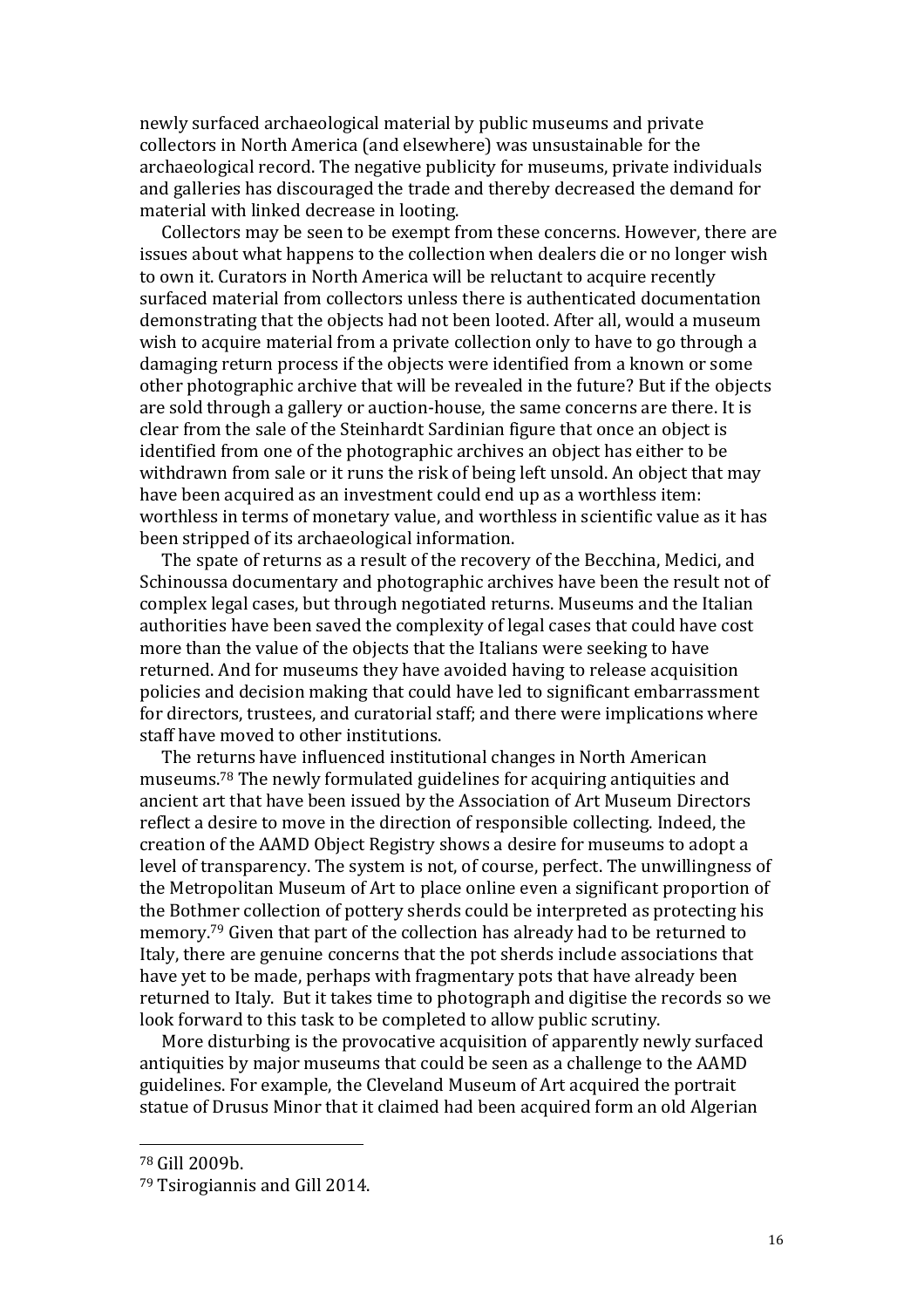collection. The secure collecting history can only be traced back to 2004, whereas the oral history, unsupported by documented and authenticated paperwork, attempts to place it in the late 19<sup>th</sup> century.<sup>80</sup> The return of the portrait to Italy in 2017 is a reminder that the museum had been unwise to pursue the acquisition. In addition, the acquisition of the Leutwitz Apollo by the same museum (and from the same Swiss dealer) has raised concerns about the veracity of part of the collecting history.<sup>81</sup> The alleged emergence of the fragmentary statue in a private house in eastern Germany has raised serious questions about the authenticity of the account.

This discussion has focussed on material derived from Italy but it is only the tip of an iceberg. Material such as the gold wreath, a marble kore, 82 an inscription from Thorikos, and a funerary stele have been returned from the Getty, and Shelby White has returned the upper part of a funerary stele that fits the lower part excavated in a rural cemetery in southern Attica.<sup>83</sup> Boston's Museum of Fine Arts has returned the upper part of the Weary Herakles that fitted the lower part of the statue that had been excavated in Pamphylia in southern Turkey. Dallas has voluntarily returned a Late Roman mosaic to Turkey. Shelby White has agreed to return a set of Roman bronze statues from Icklingham, Suffolk, to the United Kingdom after her death.<sup>84</sup>

The returns have demonstrated the power of media, and increasingly social media, to influence public opinion and to encourage museum teams to return improperly acquired objects.<sup>85</sup> It is unlikely that the Italian authorities would have achieved the same result if they had approached each museum, collector and gallery through a court-case. The costs are also likely to have been prohibitive.

In the long-term what is needed is a more rigorous due diligence process put in place by the market, and a more cautious and ethically responsible approach by museums and other acquirers of such archaeological material.

<sup>80</sup> Gill 2013b, 72.

<sup>81</sup> Gill 2013b.

<sup>82</sup> Athens, National Archaeological Museum. Godart and De Caro 2007, 234-35, no. 68.

<sup>83</sup> Gill 2009d, 88-91, fig. 4.

<sup>84</sup> Browning 1995. See also Reynolds 1990.

<sup>85</sup> Gill 2014d.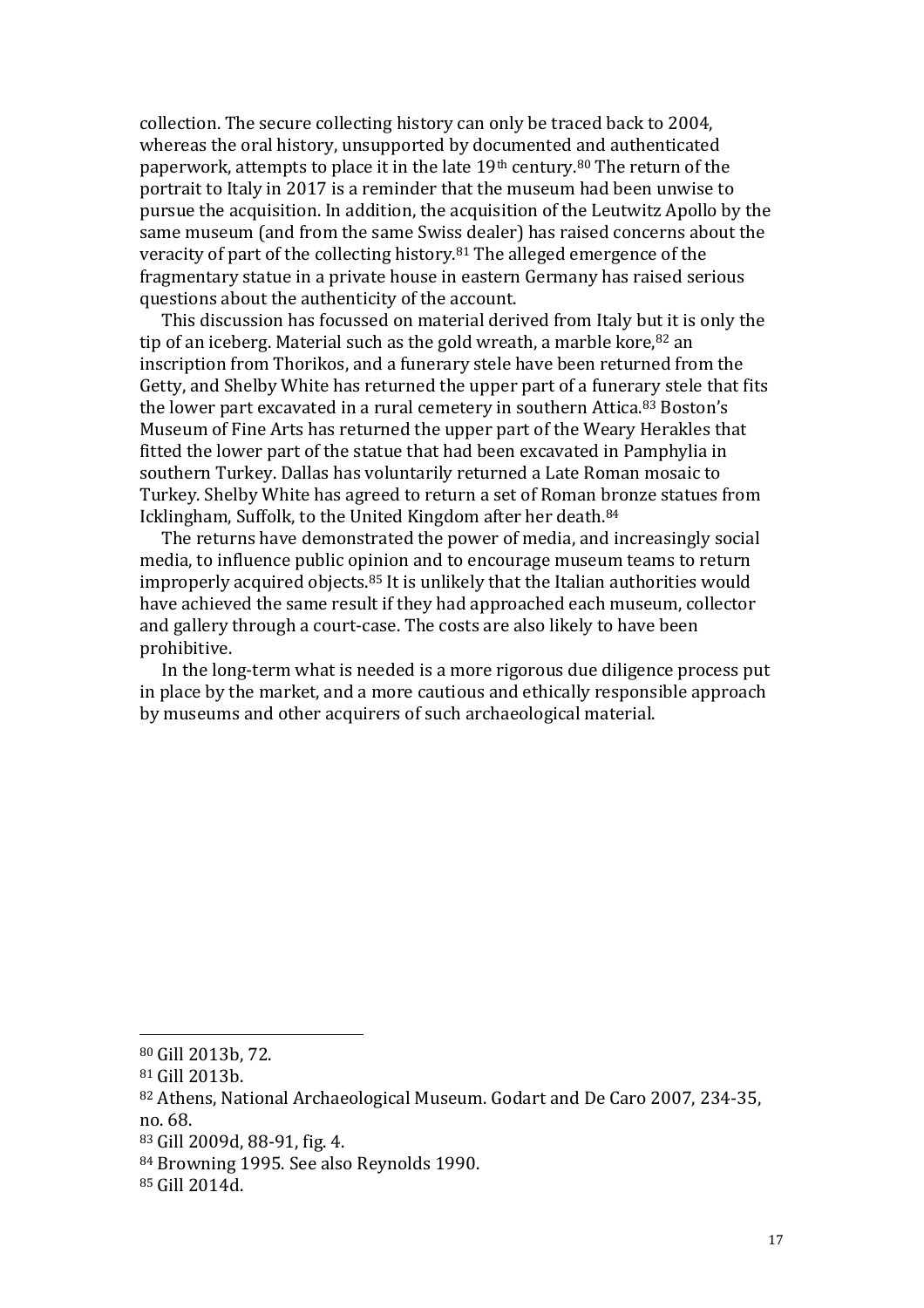| Source              | Greek<br>pottery | South<br>Italian<br>pottery | Etruscan<br>material | Sculpture      | Other          |
|---------------------|------------------|-----------------------------|----------------------|----------------|----------------|
| <b>Boston</b>       | 6                | 5                           |                      | $\overline{2}$ |                |
| Museum of           |                  |                             |                      |                |                |
| <b>Fine Arts</b>    |                  |                             |                      |                |                |
| Cleveland           | $\overline{2}$   | 8                           | 3                    | $\mathbf{1}$   | $\overline{2}$ |
| Museum of           |                  |                             |                      |                |                |
| Art                 |                  |                             |                      |                |                |
| <b>Dallas</b>       |                  | 3                           | 3                    |                |                |
| Museum of           |                  |                             |                      |                |                |
| Art                 |                  |                             |                      |                |                |
| Fordham             |                  |                             | $\mathbf{1}$         |                |                |
| University Art      |                  |                             |                      |                |                |
| Museum              |                  |                             |                      |                |                |
| The J. Paul         | 20               | 9                           | 5                    | 8              | 8              |
| <b>Getty Museum</b> |                  |                             |                      |                |                |
| Minneapolis         | $\mathbf{1}$     |                             |                      |                |                |
| Institute of        |                  |                             |                      |                |                |
| Art                 |                  |                             |                      |                |                |
| New York,           | $\overline{4}$   | $\overline{2}$              |                      |                | 15             |
| Metropolitan        |                  |                             |                      |                |                |
| Museum of           |                  |                             |                      |                |                |
| Art                 |                  |                             |                      |                |                |
| Princeton           | $\overline{4}$   | 2                           | 166                  | $\mathbf{1}$   | $\overline{2}$ |
| University Art      |                  |                             |                      |                |                |
| Museum              |                  |                             |                      |                |                |
| Toledo              |                  |                             | $\mathbf{1}$         |                |                |
| University of       |                  |                             |                      | $\overline{2}$ |                |
| Virginia Art        |                  |                             |                      |                |                |
| Museum in           |                  |                             |                      |                |                |
| Charlottesville     |                  |                             |                      |                |                |
| Royal Athena        | 3                |                             | $\overline{4}$       | $\mathbf{1}$   |                |
| Galleries           |                  |                             |                      |                |                |
| Shelby White        | 5                |                             | $\overline{2}$       |                | 3              |
| Dietrich von        | 41               |                             |                      |                |                |
| Bothmer             |                  |                             |                      |                |                |
| Christie's          | 3                | $\overline{2}$              |                      | $\mathbf{1}$   |                |
| Other               | 3                | $\overline{2}$              | $\mathbf{1}$         |                | 3              |
| <b>TOTAL</b>        | 92               | 33                          | 186                  | 16             | 38             |

**Table 1. Overview of types of material returned to Italy from North American sources. This includes material placed on loan with museum.**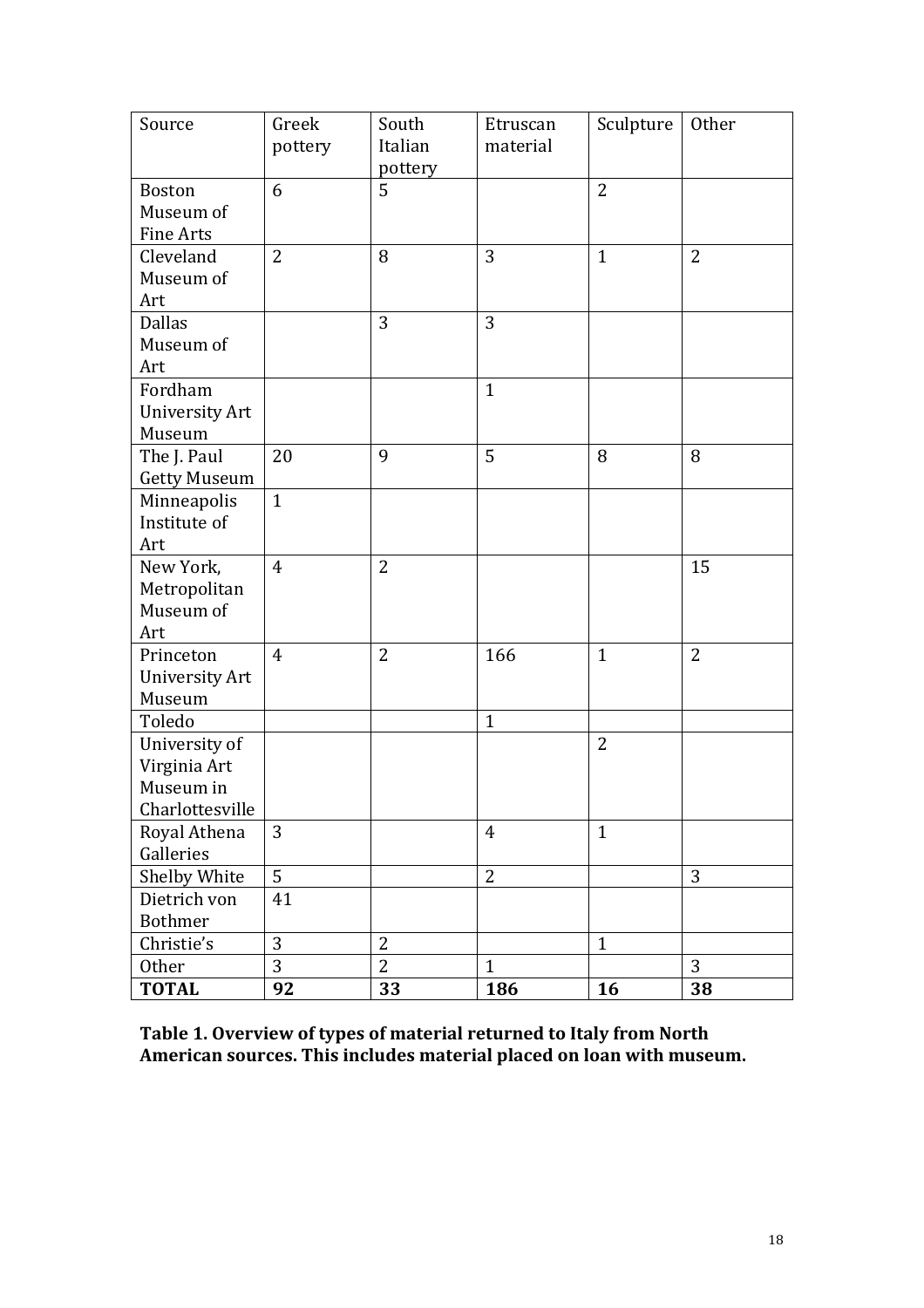# **References**

- Anderson, M. L. 2017. *Antiquities: what everyone needs to know*. Oxford: Oxford University Press.
- Anderson, M. L., and L. Nista. 1988. *Roman portraits in context: imperial and private likenesses from the Museo Nazionale Romano*. Rome: De Luca Edizioni d'Arte.
- —. Editors. 1989. *Radiance in stone: sculptures in colored marble from the Museo Nazionale Romano*. Rome: De Luca Edizioni d'Arte.
- Bennett, M. 2013. *Praxiteles: the Cleveland Apollo*. Cleveland Masterwork Series, vol. 2. Cleveland: The Cleveland Museum of Art.
- Bothmer, D. v. 1987. *Greek vase painting*. New York: The Metropolitan Museum of Art.
- —. Editor. 1990. *Glories of the past: ancient art from the Shelby White and Leon Levy collection*. New York: Metropolitan Museum of Art.
- Browning, J. 1995. "A layman's attempts to precipitate change in domestic and international 'heritage' laws." In *Antiquities trade or betrayed: legal, ethical and conservation issues*, edited by K. W. Tubb: 145-49. London: Archetype.
- Butcher, K., and D. W. J. Gill. 1990. "Mischievous pastime or historical science?" *Antiquity* 64: 946-50.
- Cabrera Bonet, P. Editor. 2003. *La colección Várez Fisa en el Museo Arqueológico Nacional*. Madrid: Ministerio de Educación, cultura y Deporte.
- Cavaliere, B., and J. Udell. Editors. 2012. *Ancient Mediterranean art: The William D. and Jane Walsh collection at Fordham University*. New York: Fordham University Press.
- Chi, J., and J. Gaunt. 2005. *Greek bronze vessels from the collection of Shelby White & Leon Levy*. Atlanta: Michael C. Carlos Museum, Emory University.
- Chippindale, C., and D. W. J. Gill. 2000. "Material consequences of contemporary classical collecting." *American Journal of Archaeology* 104: 463-511.
- Christiansen, J. 2008. "I mediernes søgelys." *Ny Carlsbergsfondets Årsskrift*: 138- 45.
- Christiansen, J., N. A. Winter, and P. S. Lulof. 2010. *Architectural terracottas and painted wall plaques, pinakes: c. 625-200 BC*. Copenhagen: Ny Carlsberg Glyptotek.
- Cuno, J. 2008. *Who owns antiquity? Museums and the battle over our ancient heritage*. Princeton: Princeton University Press.
- de Montebello, P. 2007. "Whose culture is it? Museums and the collection of antiquities." *The Berlin Journal* 15: 33-37.
- —. 2009. ""And what do you propose should be done with those objects?"." In *Whose culture? The promise of museums and the debate over antiquities*, edited by J. Cuno: 55-70. Princeton: Princeton University Press.
- Elkins, N. T. 2008. "A survey of the material and intellectual consequences of trading in undocumented ancient coins: a case study on the North American trade." *Frankfurter elektronische Rundschau zur Altertumskunde* 7: 1-13.
- —. 2009. "Treasure hunting 101 in America's classrooms." *Journal of Field Archaeology* 34: 481-89.
- —. 2010. "Ancient coins and Washington politics." *Journal of Art Crime* 2.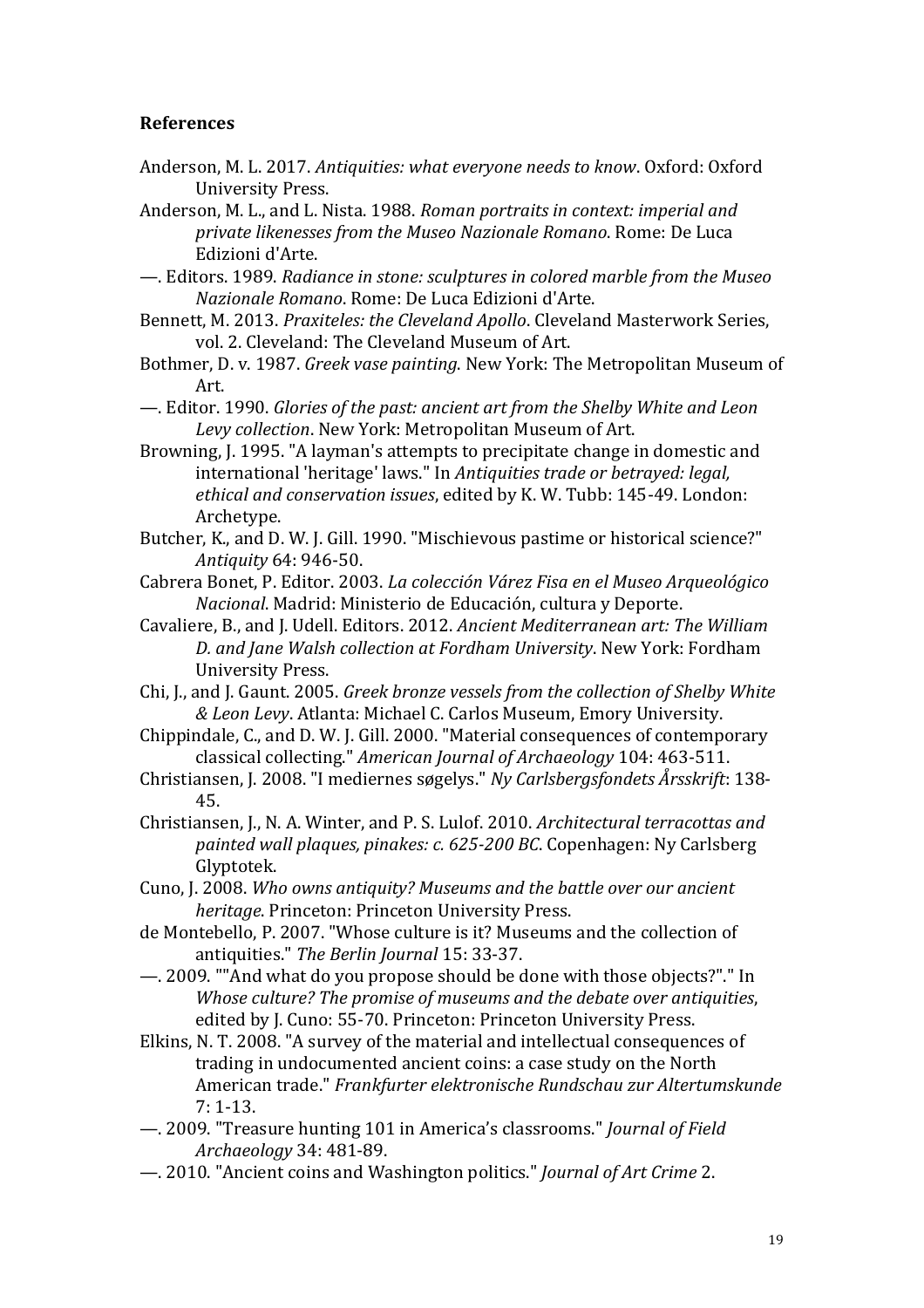- Exhibition catalogue. 1990. *Euphronios, peintre à Athènes au VIe siècle avant J.-C. : Musée du Louvre, Paris, 18 septembre-31 décembre 1990*. Paris: Editions de la Réunion des musées nationaux.
- —. 1994. *A passion for antiquities: ancient art from the collection of Barbara and Lawrence Fleischman*. Malibu, Calif.: J. Paul Getty Museum in association with the Cleveland Museum of Art.
- Felch, J., and R. Frammolino. 2011. *Chasing Aphrodite: the hunt for looted antiquities at the world's richest museum*. Boston: Houghton Mifflin Harcourt.
- Gill, D. W. J. 1997. "Sotheby's, sleaze and subterfuge: inside the antiquities trade." *Antiquity* 71: 468-71.
- —. 2007. "Review of E. Robson, L. Treadwell, and L. Gosden (eds.), *Who owns objects? The ethics and politics of collecting cultural artefacts* (Oxford: Oxbow, 2006), and N. Brodie, M.M. Kersel, C. Luke, and K.W. Tubb (eds.), *Archaeology, cultural heritage, and the antiquities trade* (Gainesville: University Press of Florida, 2006)." *Journal of Field Archaeology* 32: 1030- 106.
- —. 2009a. "Context matters: looting in the Balkans." *Journal of Art Crime* 1: 63- 66.
- —. 2009b. "Context matters: museums and the looted world." *Journal of Art Crime* 1: 43-46.
- —. 2009c. "Homecomings: learning from the return of antiquities to Italy." In *Art and Crime: exploring the dark side of the art world*, edited by N. Charney: 13-25. Santa Barbara: Praeger.
- —. 2009d. "Looting matters for classical antiquities: contemporary issues in archaeological ethics." *Present Pasts* 1: 77-104.
- —. 2010a. "Context Matters. Italy and the US: reviewing cultural property agreements." *Journal of Art Crime* 3: 81-85.
- —. 2010b. "The returns to Italy from North America: an overview." *Journal of Art Crime* 3: 105-09.
- —. 2011. "Context matters: the unresolved case of the Minneapolis krater." *Journal of Art Crime* 5: 57-61.
- —. 2012a. "Context matters: Fragmented pots, attributions and the role of the academic." *Journal of Art Crime* 8: 79-84.
- —. 2012b. "Context matters: Princeton and recently surfaced antiquities." *Journal of Art Crime* 7: 59-66.
- —. 2012c. "The material and intellectual consequences of acquiring the Sarpedon krater." In *All the King's Horses: essays on the impact of looting and the illicit antiquities trade on our knowledge of the past*, edited by P. K. Lazrus and A. W. Barker: 25-42. Washington DC: Society for American Archaeology.
- —. 2013a. "Context matters: Dallas Museum of Art takes the initiative." *Journal of Art Crime* 9: 79-84.
- —. 2013b. "Context matters: The Cleveland Apollo goes public." *Journal of Art Crime* 10: 69-75.
- —. 2014a. "The case of the Ka Nefer Nefer mummy mask." *Journal of Art Crime* 12: 13-25.
- —. 2014b. "Context matters: Learning from the Herm: the need for more rigorous due diligence searches." *Journal of Art Crime* 12: 57-62.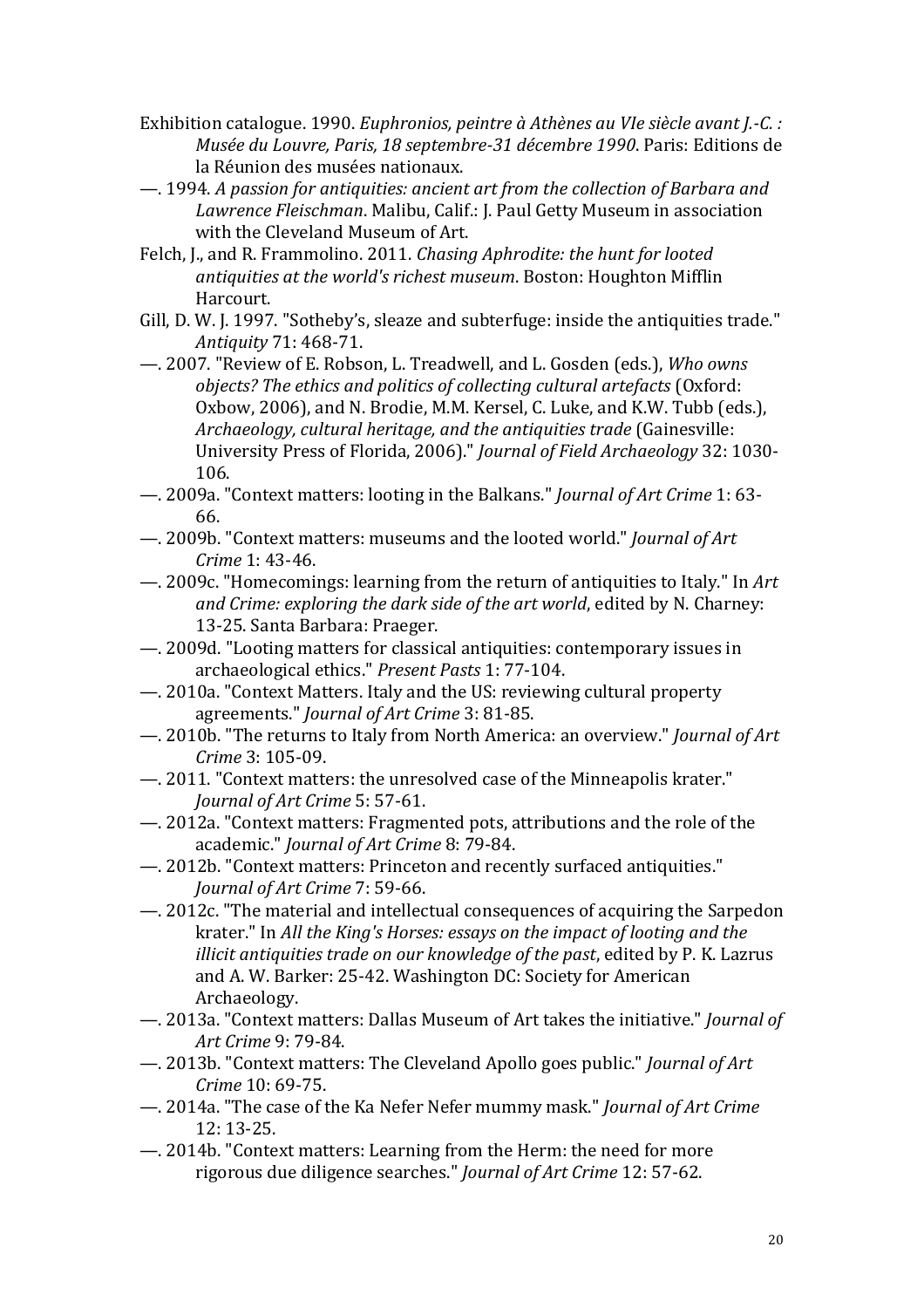- —. 2014c. "Context matters: the so-called Crosby Garrett helmet." *Journal of Art Crime* 11: 53-59.
- —. 2014d. "Looting Matters: blogging in a research context." In *Blogging archaeology*, edited by D. Rocks-Macqueen and C. Webster: 44-59, 246-67: Landward Research Ltd.
- —. 2016a. "Context matters: the returns from the Ny Carlsberg Glyptotek, Copenhagen." *Journal of Art Crime* 16: 81-87.
- —. 2016b. "Thinking about collecting histories: a response to Marlowe." *International Journal of Cultural Property* 23: 237-44.
- —. 2017. "Context matters: Drusus Minor and Tiberius." *Journal of Art Crime* 17: 89-96.
- Gill, D. W. J., and C. Chippindale. 2006. "From Boston to Rome: reflections on returning antiquities." *International Journal of Cultural Property* 13: 311- 31.
- —. 2007. "From Malibu to Rome: further developments on the return of antiquities." *International Journal of Cultural Property* 14: 205-40.
- —. 2008. "South Italian pottery in the Museum of Fine Arts, Boston acquired since 1983." *Journal of Field Archaeology* 33: 462-72.
- Gill, D. W. J., and C. Tsirogiannis. 2011. "Polaroids from the Medici Dossier: continued sightings on the market." *Journal of Art Crime* 5: 27-33.
- —. 2016. "Polaroids from the Medici dossier: continued sightings on the market." In *Art crime: terrorists, tomb raiders, forgers and thieves*, edited by N. Charney: 229-39. New York: Palgrave Macmillan.
- Godart, L., and S. De Caro. Editors. 2007. *Nostoi: Capolavori ritrovati. Roma, Palazzo del Quirinale, Galleria di Alessandro VII, 21 dicembre 2007 - 2 marzo 2008*. Rome: Segretariato Generale della Presidenza della Repubblica.
- Isman, F. 2010. "Looted from Italy and now in a major Spanish museum? Madrid's National Archaeological Museum may have bought trafficked items." *The Art Newspaper* July 13, 2010.
- Jucker, I. 1991. *Italy of the Etruscans: archaeological finds from the first millennium BCE*. Jerusalem: The Israel Museum.
- Kozloff, A. P., D. G. Mitten, and S. Fabing. 1988. *The Gods delight: the human figure in classical bronze*. Cleveland, Ohio ; Bloomington, Ind: Published by the Cleveland Museum of Art in cooperation with Indiana University Press : Distributed by Indiana University Press.
- Lyons, C. L., M. Bennett, C. Marconi, and A. Sofroniew. Editors. 2013. *Sicily: art and invention between Greece and Rome*. Los Angeles: The J. Paul Getty Museum.
- Mackenzie, S. 2005. *Going, going, gone: regulating the market in illicit antiquities*. Leicester: Institute of Art and Law.
- Marlowe, E. 2016. "What we talk about when we talk about provenance: a response to Chippindale and Gill." *International Journal of Cultural Property* 23: 217-36.
- McNall, B. 2003. *Fun while it lasted*. New York: Hyperion.
- Miho Museum. 1997. *Miho Museum: The South Wing*: The Miho Museum.
- Ortiz, G. 1994. *In pursuit of the absolute: art of the ancient world from the George Ortiz collection*. Berne: Benteli-Werd.